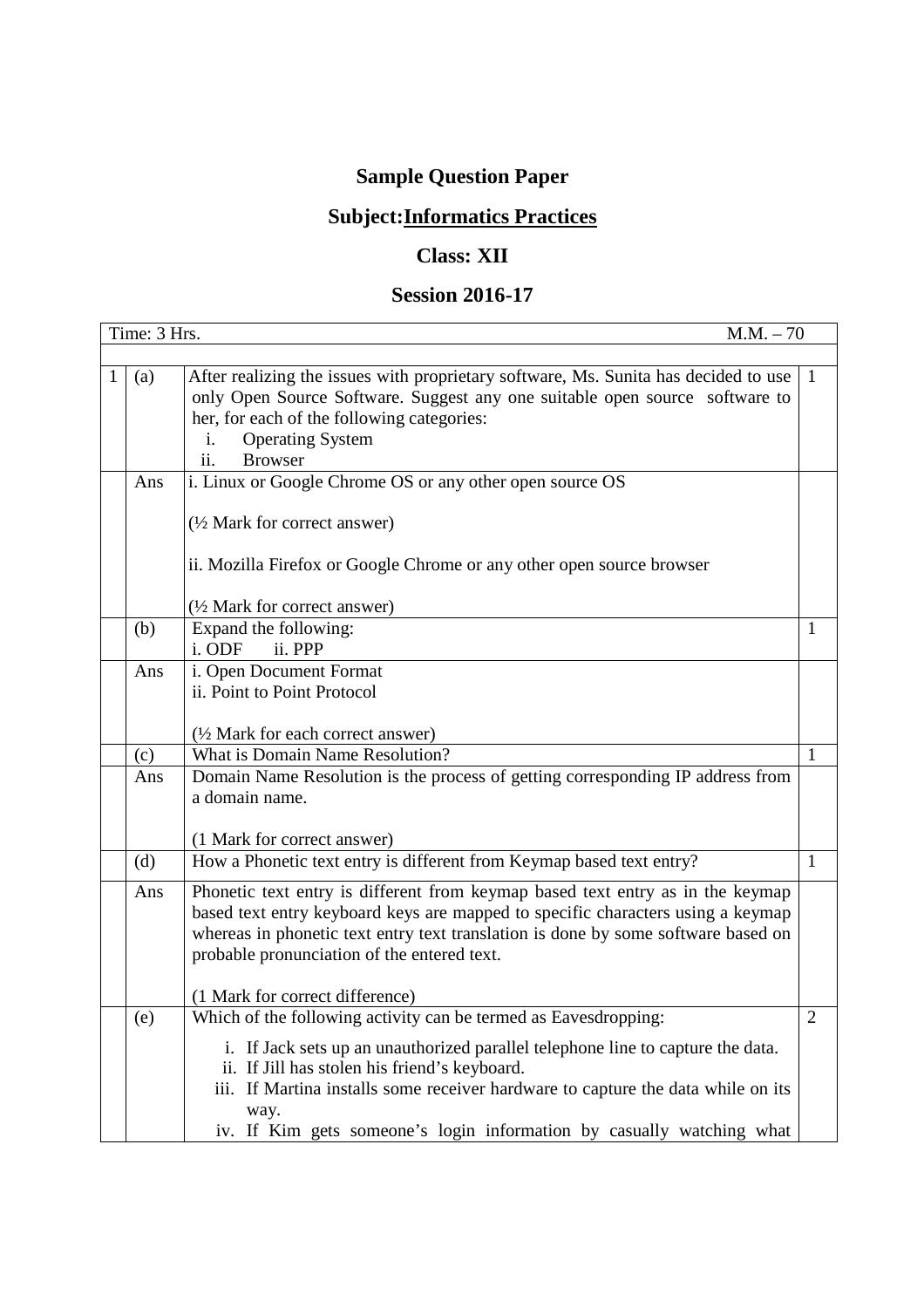|     | he/she is typing.                                                                                                                                                                                                                                                                                                                                                                                                                                                                                                                                                                                                                                                                                                                                                                                                                                                                   |                |
|-----|-------------------------------------------------------------------------------------------------------------------------------------------------------------------------------------------------------------------------------------------------------------------------------------------------------------------------------------------------------------------------------------------------------------------------------------------------------------------------------------------------------------------------------------------------------------------------------------------------------------------------------------------------------------------------------------------------------------------------------------------------------------------------------------------------------------------------------------------------------------------------------------|----------------|
|     | Select the best suitable option from the following:<br>i. Option i only                                                                                                                                                                                                                                                                                                                                                                                                                                                                                                                                                                                                                                                                                                                                                                                                             |                |
|     | ii. Option ii only                                                                                                                                                                                                                                                                                                                                                                                                                                                                                                                                                                                                                                                                                                                                                                                                                                                                  |                |
|     | iii. Option i and ii both                                                                                                                                                                                                                                                                                                                                                                                                                                                                                                                                                                                                                                                                                                                                                                                                                                                           |                |
|     | iv. Option i and iii both                                                                                                                                                                                                                                                                                                                                                                                                                                                                                                                                                                                                                                                                                                                                                                                                                                                           |                |
|     | How Eavesdropping is different from snooping by mentioning any one activity<br>which will be termed as snooping?                                                                                                                                                                                                                                                                                                                                                                                                                                                                                                                                                                                                                                                                                                                                                                    |                |
| Ans | iv. Option i and iii both                                                                                                                                                                                                                                                                                                                                                                                                                                                                                                                                                                                                                                                                                                                                                                                                                                                           |                |
|     | (1 Mark for correct answer)                                                                                                                                                                                                                                                                                                                                                                                                                                                                                                                                                                                                                                                                                                                                                                                                                                                         |                |
|     | Snooping refers to gaining unauthorized access to another person's or<br>organisation's data: For e.g. Reading the files on someone's computer in an<br>unauthorized manner.                                                                                                                                                                                                                                                                                                                                                                                                                                                                                                                                                                                                                                                                                                        |                |
|     | (1 Mark for correct answer)                                                                                                                                                                                                                                                                                                                                                                                                                                                                                                                                                                                                                                                                                                                                                                                                                                                         |                |
| (f) | It's an era of networking! Almost everyone and everything is connected through one way<br>or the other, hats off to the technology. We have never been so much linked as we are<br>today.<br>Daniel has just started his hands on practice of networking. Help him in the following:<br>He has just connected 10 computers of his resource room to establish a<br>I.<br>network. Name the network (LAN/MAN/PAN/WAN) which will be<br>formed. Mention any two main benefits which Daniel could achieve<br>by establishing a network.<br>II. Help him in identifying the correct topology which has following<br>characteristics:<br>Its very easy to diagnose the fault in this topology.<br>Failure of central hub/switch leads to failure of the entire<br>network.<br>Depict the topology by drawing the diagram showing 4 interconnected<br>computers through central hub/switch | $\overline{4}$ |
| Ans | i. LAN<br>(1 Mark for correct answer)<br>Benefits of Networking:<br>Resource sharing<br>п<br>Cost saving<br>(1/2 Mark for each correct benefit)<br>ii. Star Topology<br>(1 Mark for correct answer)                                                                                                                                                                                                                                                                                                                                                                                                                                                                                                                                                                                                                                                                                 |                |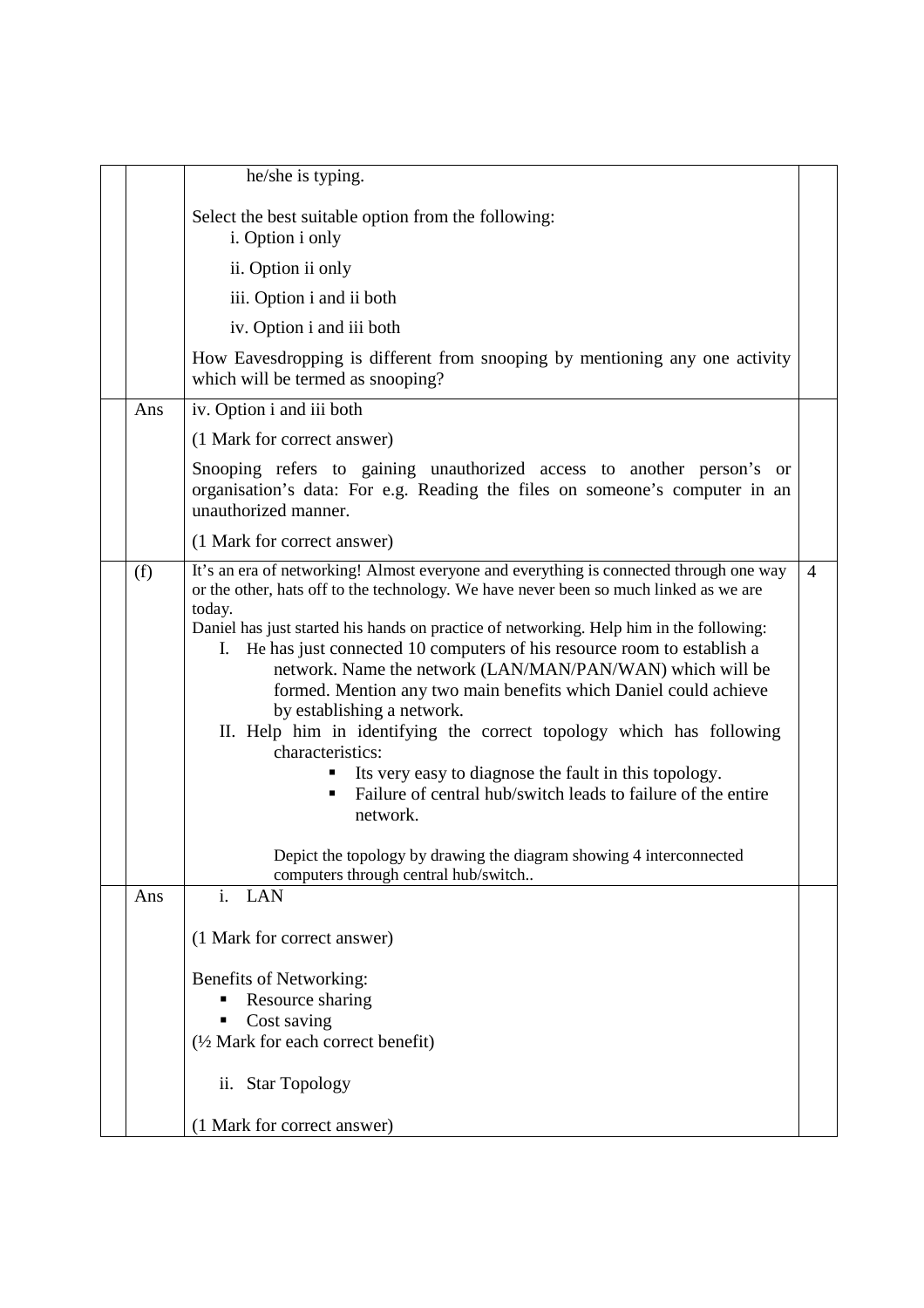|                |     | (1 Mark for correct diagram)                                                                                                                                                                                                                                                                                                                                                                                                                                                                                                                                                  |                |
|----------------|-----|-------------------------------------------------------------------------------------------------------------------------------------------------------------------------------------------------------------------------------------------------------------------------------------------------------------------------------------------------------------------------------------------------------------------------------------------------------------------------------------------------------------------------------------------------------------------------------|----------------|
| $\overline{2}$ | (a) | Shalini is learning Java programming language, as it allows developers to write<br>code that can run on any machine, regardless of architecture or platform. Help her<br>in finding solutions of her problems:<br>She wants to compare two integer values for equality in her java code. Out<br>I.<br>of $(=)$ and $(==)$ , which operator she should use and why?<br>II. Help her in writing Java code to initialize two integer variables named<br>num1 and num2 with values 5 and 10 respectively. Increase the value<br>of num1 by 5 and decrease the value of num2 by 5. | $\overline{4}$ |
|                | Ans | I.<br>$=$ = operator<br>$As = operator$ is assignment operator which will be used to assign the values to<br>any variable/constant while $=$ = is comparison operator for equality.<br>(1 Mark for correct answer)<br>(1 Mark for correct explanation)<br>Π.<br>int num $1=5$ , num $2=10$ ;<br>$num1 = num1 + 5;$<br>$num2 = num2 - 5;$<br>(1/2 Mark for each correct statement)                                                                                                                                                                                             |                |
|                | (b) | Mr. Sahil, a programmer in a VISA processing company, has written the<br>following code:<br>int ch=Integer.parseInt(jTextField1.getText());<br>switch(ch)<br>case 1:<br>jTextField2.setText("Short Term Single Entry Visa Granted");<br>case 2:<br>jTextField2.setText("Short Term Multiple Entry Visa Granted");<br>case 3:<br>jTextField2.setText("Long Term Single Entry Visa Granted");<br>case 4:<br>jTextField2.setText("Long Term Multiple Entry Visa Granted");<br>default:                                                                                           | $\overline{2}$ |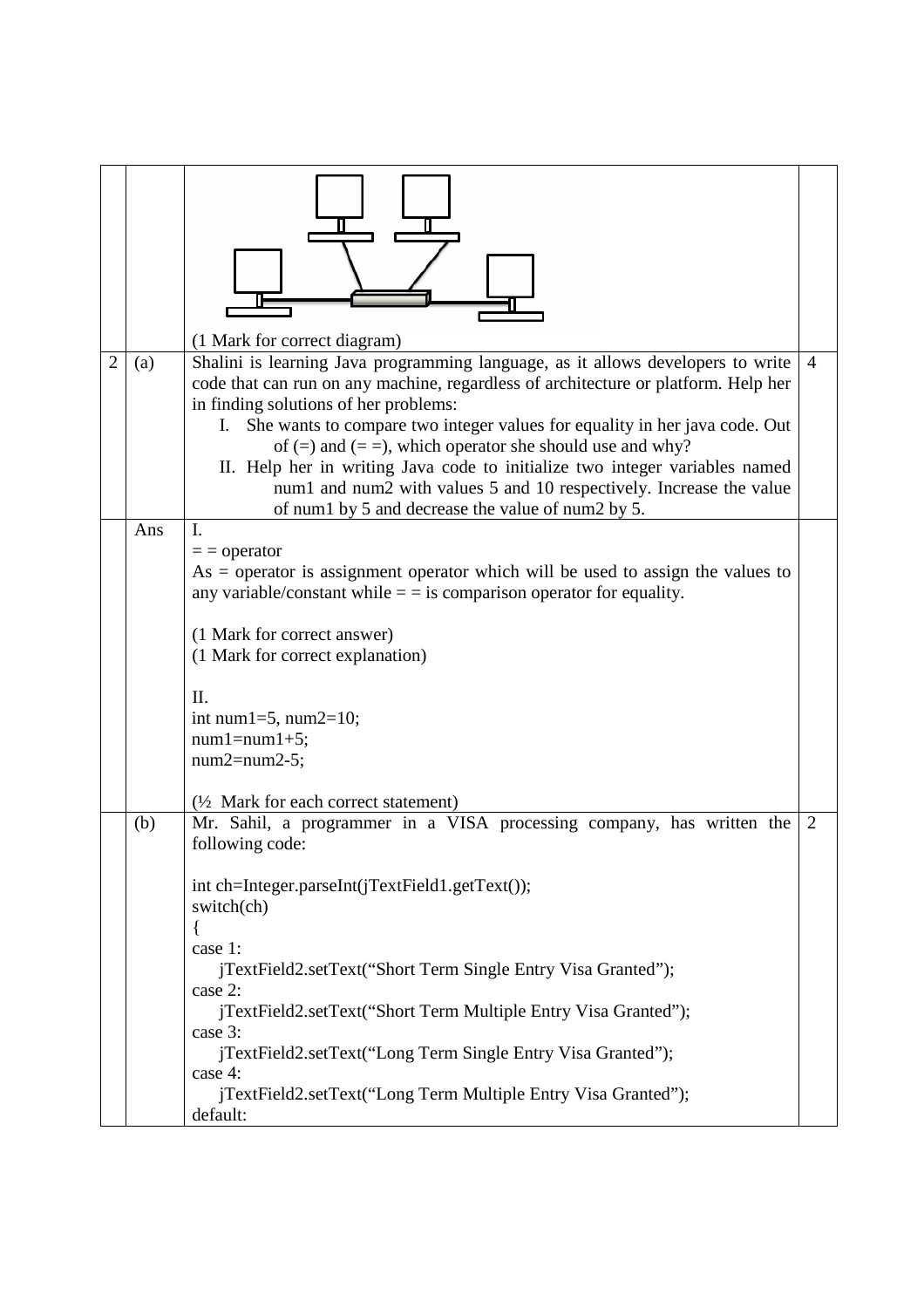|     | jTextField2.setText("Invalid Entry");                                                                                                                                                                                                                              |                |  |  |  |
|-----|--------------------------------------------------------------------------------------------------------------------------------------------------------------------------------------------------------------------------------------------------------------------|----------------|--|--|--|
|     | $\mathbf{\}$                                                                                                                                                                                                                                                       |                |  |  |  |
|     | No matter what value is being entered in the text field jTextField1, this program<br>always give a message "Invalid Entry". Help Mr. Sahil in identifying the problem<br>and its reason. Also suggest him a suitable correction in the code.                       |                |  |  |  |
| Ans | In absence of break 'fall through' condition occurs. As a result control will not<br>be able to come out of the switch block after first matching. So all the messages<br>will be overwritten by the last message i.e. "Invalid Entry" due to setText()<br>method. |                |  |  |  |
|     | He should use break statement in each case.                                                                                                                                                                                                                        |                |  |  |  |
|     | (1 Mark for correct identification of the problem and reason)<br>(1 Mark for correct correction)                                                                                                                                                                   |                |  |  |  |
| (c) | Realizing the importance of the Internet, Ms. Shikha a Mathematics teacher, has<br>decided to use Internet as a medium to teach her students Mathematics in an<br>interesting way.                                                                                 | $\overline{4}$ |  |  |  |
|     | I. She wants to design a webpage as shown below to create a mathematics tutorial<br>on the topic "Shapes" using HTML.<br>Mathematics in a fun way                                                                                                                  |                |  |  |  |
|     | <b>Shapes</b><br>Images<br>Circle                                                                                                                                                                                                                                  |                |  |  |  |
|     | Square                                                                                                                                                                                                                                                             |                |  |  |  |
|     | She has written following HTML code for the same but she is not getting the<br>desired output. Help her in identifying the error(s) and suggest the suitable<br>corrections:                                                                                       |                |  |  |  |
|     | $\langle$ html $>$<br><head><title>Shapes</title></head><br>$<$ body $>$<br>$<$ table $>$<br>$<$ tr $>$<br><table heading="">Mathematics in a fun way</table>                                                                                                      |                |  |  |  |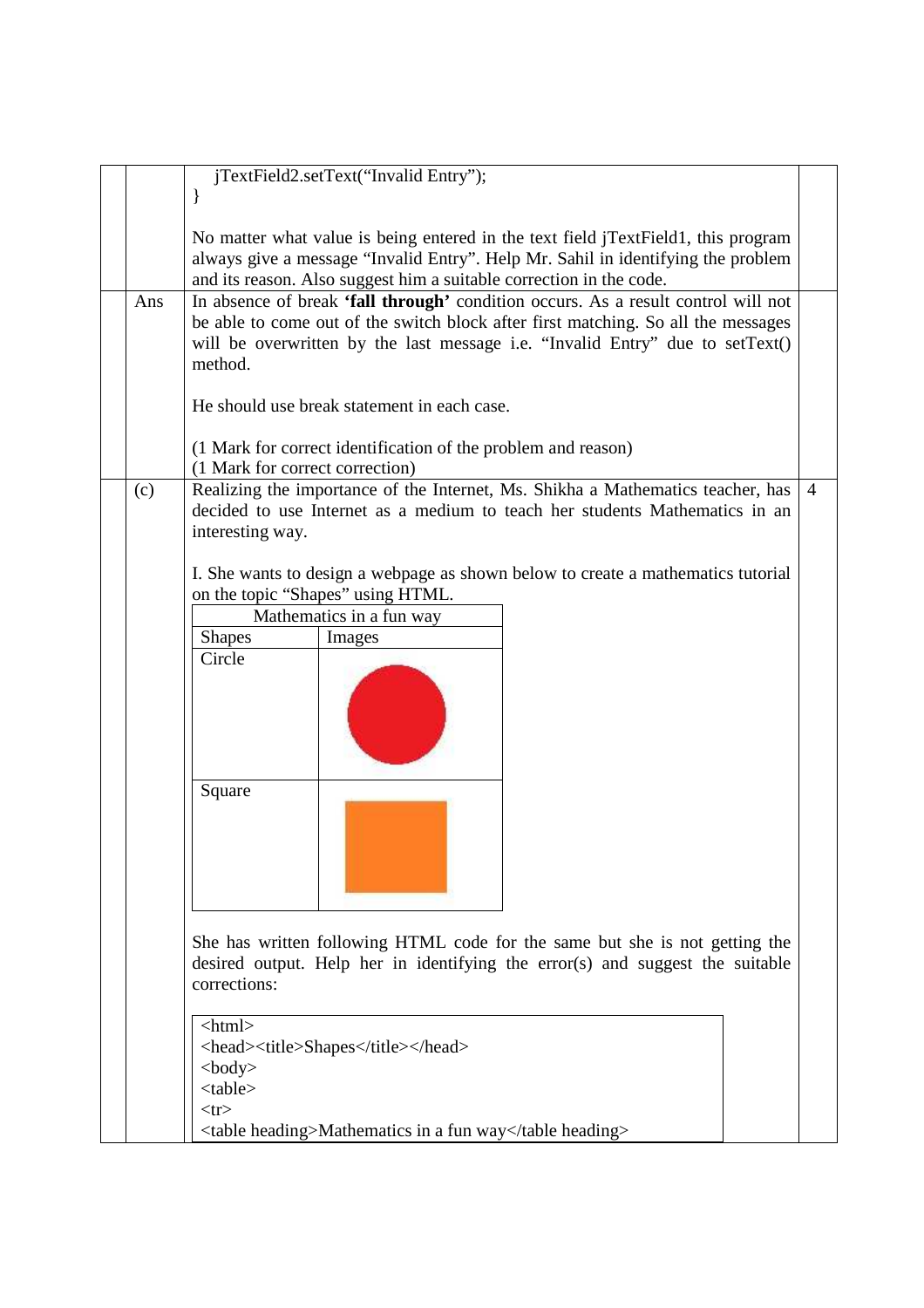|     | $\langle tr \rangle$                                     |                                                                          |                    |  |  |        |
|-----|----------------------------------------------------------|--------------------------------------------------------------------------|--------------------|--|--|--------|
|     | $<$ tr $>$                                               |                                                                          |                    |  |  |        |
|     | <td>Shapes</td>                                          | Shapes                                                                   |                    |  |  |        |
|     | <td>Images</td>                                          |                                                                          |                    |  |  | Images |
|     | $\langle tr \rangle$                                     |                                                                          |                    |  |  |        |
|     | $<$ tr $>$                                               |                                                                          |                    |  |  |        |
|     | <td>Circle</td>                                          | Circle                                                                   |                    |  |  |        |
|     | <td><img source="circle.jpg"/></td>                      | <img source="circle.jpg"/>                                               |                    |  |  |        |
|     | $\langle tr \rangle$                                     |                                                                          |                    |  |  |        |
|     | $<$ tr $>$                                               |                                                                          |                    |  |  |        |
|     | <td>Square</td>                                          | Square                                                                   |                    |  |  |        |
|     | <td><img source="square.jpg"/></td>                      | <img source="square.jpg"/>                                               |                    |  |  |        |
|     | $\langle tr \rangle$                                     |                                                                          |                    |  |  |        |
|     | $\langle$ table>                                         |                                                                          |                    |  |  |        |
|     | $\langle \text{body} \rangle$                            |                                                                          |                    |  |  |        |
|     | $\langle$ html>                                          |                                                                          |                    |  |  |        |
|     |                                                          |                                                                          |                    |  |  |        |
|     |                                                          |                                                                          |                    |  |  |        |
|     |                                                          | II. Help her in matching Column A with suitable statements of Column 'B' |                    |  |  |        |
|     |                                                          |                                                                          |                    |  |  |        |
|     | Column A                                                 | Column B                                                                 |                    |  |  |        |
|     | <b>XML</b>                                               | We use predefined tags to design                                         |                    |  |  |        |
|     |                                                          | webpages.                                                                |                    |  |  |        |
|     | It is designed to store and                              | <b>HTML</b>                                                              |                    |  |  |        |
|     | transport data                                           |                                                                          |                    |  |  |        |
|     | Tags are not case sensitive                              | <b>XML</b>                                                               |                    |  |  |        |
|     | <b>HTML</b>                                              | Elements must have a closing                                             |                    |  |  |        |
|     |                                                          | tag.                                                                     |                    |  |  |        |
| Ans |                                                          |                                                                          |                    |  |  |        |
|     | $\langle$ html $>$                                       |                                                                          |                    |  |  |        |
|     | <head><title>Shapes</title></head>                       |                                                                          |                    |  |  |        |
|     |                                                          |                                                                          |                    |  |  |        |
|     | $<$ body $>$                                             | //Correction $1$                                                         |                    |  |  |        |
|     | <table <u="">border=1&gt;</table>                        |                                                                          |                    |  |  |        |
|     | $<$ tr $>$                                               |                                                                          |                    |  |  |        |
|     | $\leq$ th colspan=2>Mathematics in a fun way $\leq$ /th> |                                                                          | //Correction 2 & 3 |  |  |        |
|     | $\langle tr \rangle$                                     |                                                                          |                    |  |  |        |
|     | $<$ tr $>$                                               |                                                                          |                    |  |  |        |
|     | <td>Shapes</td>                                          | Shapes                                                                   |                    |  |  |        |
|     | <td>Images</td>                                          | Images                                                                   |                    |  |  |        |
|     | $\langle tr \rangle$                                     |                                                                          |                    |  |  |        |
|     | $<$ tr $>$                                               |                                                                          |                    |  |  |        |
|     | <td>Circle</td>                                          | Circle                                                                   |                    |  |  |        |
|     | <td><u><img src="circle.jpg"/></u></td>                  | <u><img src="circle.jpg"/></u>                                           | //Correction 4     |  |  |        |
|     | $\langle tr \rangle$                                     |                                                                          |                    |  |  |        |
|     | $<$ tr $>$                                               |                                                                          |                    |  |  |        |
|     | <td>Square</td>                                          | Square                                                                   |                    |  |  |        |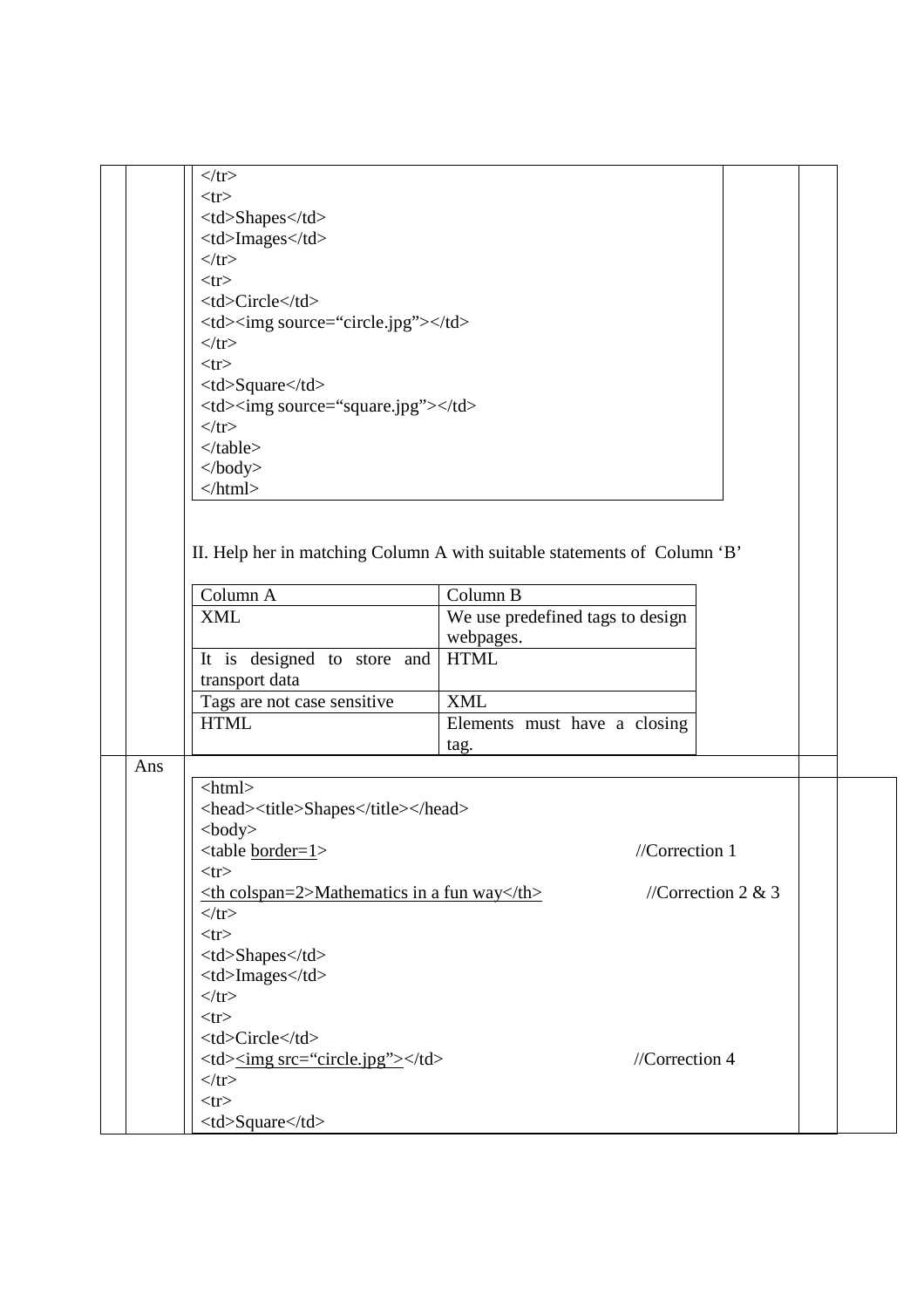|   |      | <td><u><img< u=""> src="square.jpg"&gt; </img<></u></td>                                                                                                                                                                                                                                                                                                                                                                                                                                                                                                                                                                                                                                                                                                                                                                             | <u><img< u=""> src="square.jpg"&gt; </img<></u> | //Correction 4 |  |
|---|------|--------------------------------------------------------------------------------------------------------------------------------------------------------------------------------------------------------------------------------------------------------------------------------------------------------------------------------------------------------------------------------------------------------------------------------------------------------------------------------------------------------------------------------------------------------------------------------------------------------------------------------------------------------------------------------------------------------------------------------------------------------------------------------------------------------------------------------------|-------------------------------------------------|----------------|--|
|   |      | $\langle tr \rangle$                                                                                                                                                                                                                                                                                                                                                                                                                                                                                                                                                                                                                                                                                                                                                                                                                 |                                                 |                |  |
|   |      | $\langle$ table $\rangle$                                                                                                                                                                                                                                                                                                                                                                                                                                                                                                                                                                                                                                                                                                                                                                                                            |                                                 |                |  |
|   |      | $\langle \text{body} \rangle$                                                                                                                                                                                                                                                                                                                                                                                                                                                                                                                                                                                                                                                                                                                                                                                                        |                                                 |                |  |
|   |      | $\langle$ html>                                                                                                                                                                                                                                                                                                                                                                                                                                                                                                                                                                                                                                                                                                                                                                                                                      |                                                 |                |  |
|   |      | $\frac{1}{2}$ Mark for each correct correction)                                                                                                                                                                                                                                                                                                                                                                                                                                                                                                                                                                                                                                                                                                                                                                                      |                                                 |                |  |
|   |      | Π.                                                                                                                                                                                                                                                                                                                                                                                                                                                                                                                                                                                                                                                                                                                                                                                                                                   |                                                 |                |  |
|   |      | Column A                                                                                                                                                                                                                                                                                                                                                                                                                                                                                                                                                                                                                                                                                                                                                                                                                             | Column B                                        |                |  |
|   |      | <b>XML</b>                                                                                                                                                                                                                                                                                                                                                                                                                                                                                                                                                                                                                                                                                                                                                                                                                           | Elements must have a closing tag.               |                |  |
|   |      | It is designed to store and transport data                                                                                                                                                                                                                                                                                                                                                                                                                                                                                                                                                                                                                                                                                                                                                                                           | <b>XML</b>                                      |                |  |
|   |      | Tags are not case sensitive                                                                                                                                                                                                                                                                                                                                                                                                                                                                                                                                                                                                                                                                                                                                                                                                          | <b>HTML</b>                                     |                |  |
|   |      | <b>HTML</b>                                                                                                                                                                                                                                                                                                                                                                                                                                                                                                                                                                                                                                                                                                                                                                                                                          | We use predefined tags to design                |                |  |
|   |      |                                                                                                                                                                                                                                                                                                                                                                                                                                                                                                                                                                                                                                                                                                                                                                                                                                      | webpages.                                       |                |  |
|   |      | $\frac{1}{2}$ Mark for each correct matching)                                                                                                                                                                                                                                                                                                                                                                                                                                                                                                                                                                                                                                                                                                                                                                                        |                                                 |                |  |
| 3 | (a)  | In today's digitized world with a need to store data electronically, it is very<br>important to store the data in the databases. SQL is used to interact with the<br>Database Management System.<br>I. Classify the following commands according to their type : (DDL/DML)<br>i. INSERT INTO<br>ii. ALTER TABLE<br>II. Which clause would you use with Select to achieve the following:<br>i. To select the values that match with any value in a list of specified values.<br>ii. Used to display unrepeated values of a column from a table.<br>III. Chhavi has created a table named Orders, she has been asked to increase the<br>value of a column named salesamount by 20. She has written the following query<br>for the same.<br>Alter table Orders Add salesamount = salesamount + 20;<br>Is it the correct query? Justify. |                                                 |                |  |
|   | Ans: | Ι.<br><b>INSERT INTO</b> : DML command<br>İ.<br>ii. ALTER TABLE : DDL command                                                                                                                                                                                                                                                                                                                                                                                                                                                                                                                                                                                                                                                                                                                                                        |                                                 |                |  |
|   |      | $(1/2$ Mark for each correct answer)                                                                                                                                                                                                                                                                                                                                                                                                                                                                                                                                                                                                                                                                                                                                                                                                 |                                                 |                |  |
|   |      | П.                                                                                                                                                                                                                                                                                                                                                                                                                                                                                                                                                                                                                                                                                                                                                                                                                                   |                                                 |                |  |
|   |      | a. IN                                                                                                                                                                                                                                                                                                                                                                                                                                                                                                                                                                                                                                                                                                                                                                                                                                |                                                 |                |  |
|   |      | b. Distinct                                                                                                                                                                                                                                                                                                                                                                                                                                                                                                                                                                                                                                                                                                                                                                                                                          |                                                 |                |  |
|   |      | $(1/2$ Mark for each correct answer)                                                                                                                                                                                                                                                                                                                                                                                                                                                                                                                                                                                                                                                                                                                                                                                                 |                                                 |                |  |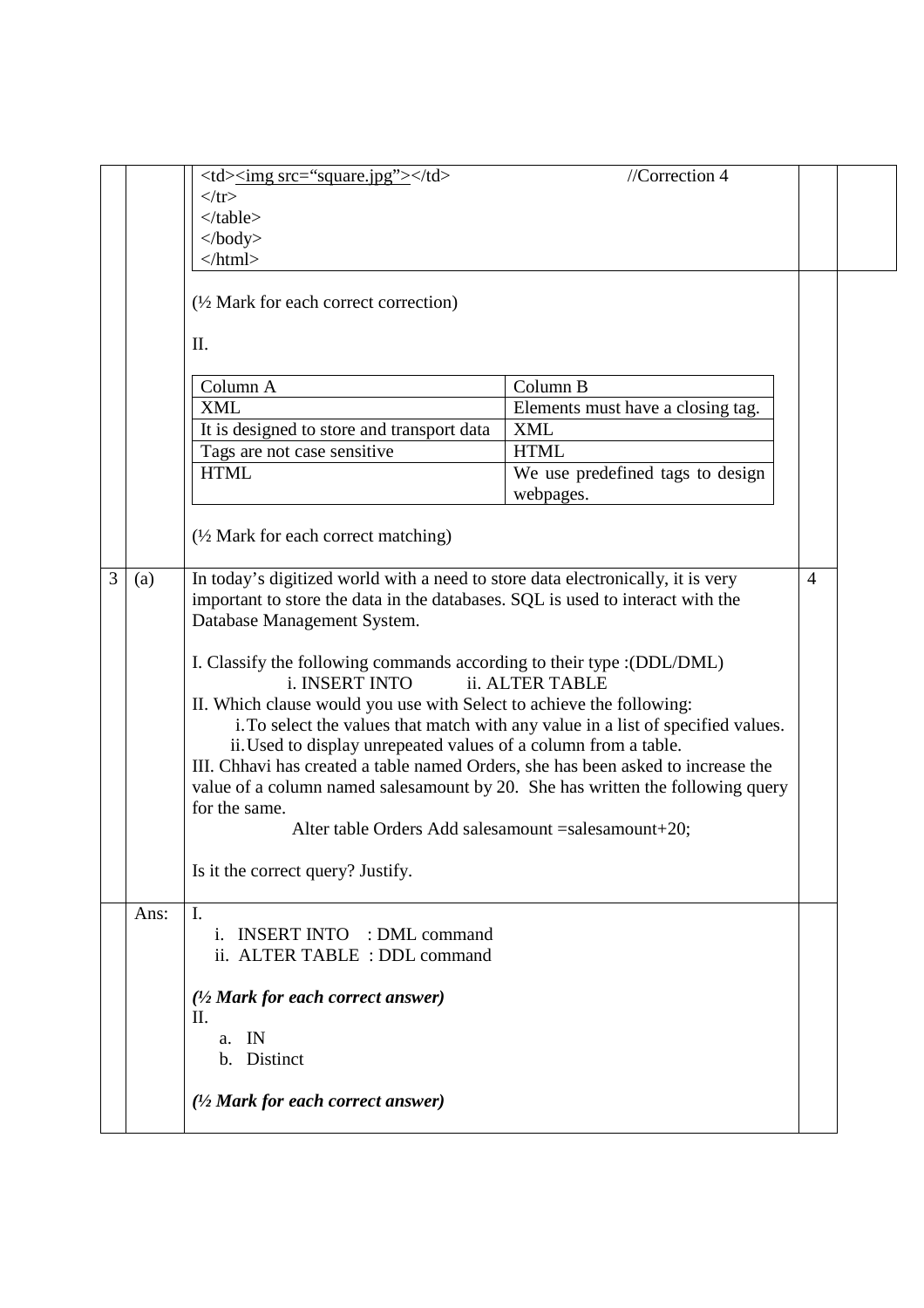|      | Ш.                                                                                                                             |                |
|------|--------------------------------------------------------------------------------------------------------------------------------|----------------|
|      | No, Alter command is used to make changes to the structure of the table, but                                                   |                |
|      | Chhavi has to make changes in the data stored in the table. Hence, she should                                                  |                |
|      | write the following query:                                                                                                     |                |
|      |                                                                                                                                |                |
|      | Update Orders set salesamount = salesamount + 20;                                                                              |                |
|      | (1 Mark for the justification)                                                                                                 |                |
|      | (1 Mark for the correct query)                                                                                                 |                |
| (b)  | Name any one Single row function and any one Aggregate function. Also<br>L.<br>mention the difference in their working.        | $\overline{4}$ |
|      | II. Explain why the following queries give different outputs on execution:                                                     |                |
|      | i. SELECT COUNT(ENAME) FROM EMP;                                                                                               |                |
|      | Output:                                                                                                                        |                |
|      | 5                                                                                                                              |                |
|      | ii. SELECT Count(*) FROM EMP;                                                                                                  |                |
|      | Output:                                                                                                                        |                |
|      | 8                                                                                                                              |                |
| Ans: | $\mathbf{I}$ .                                                                                                                 |                |
|      | Single row function : Length() (any single row function)                                                                       |                |
|      | Aggregate Function : Max() (any other aggregate function)                                                                      |                |
|      |                                                                                                                                |                |
|      | A single row functions works on every row of the table and hence gives output for                                              |                |
|      | each row in the table.                                                                                                         |                |
|      | An Aggregate function also known as Multiple row function works on a group of<br>rows and returns only 1 output.               |                |
|      | (1 Mark for the writing any 1 valid Single row and Aggregate function)<br>(1 Mark for writing the difference in their working) |                |
|      | П.                                                                                                                             |                |
|      | Aggregate functions ignore NULL values. The first query counts the Not Null                                                    |                |
|      | values in the column ENAME hence the output is 5.                                                                              |                |
|      | But the second query counts all the records present in the table EMP which gives                                               |                |
|      | the output as 8.                                                                                                               |                |
|      | Hence this implies that there are 8 rows in the table and the Ename column                                                     |                |
|      | contains the name of only 5 employees. $8-5 = 3$ , i.e. 3 names have been left blank.                                          |                |
|      | This means that there are 3 null values in the column ENAME.                                                                   |                |
|      | (1 Mark for giving individual explanation of the queries)                                                                      |                |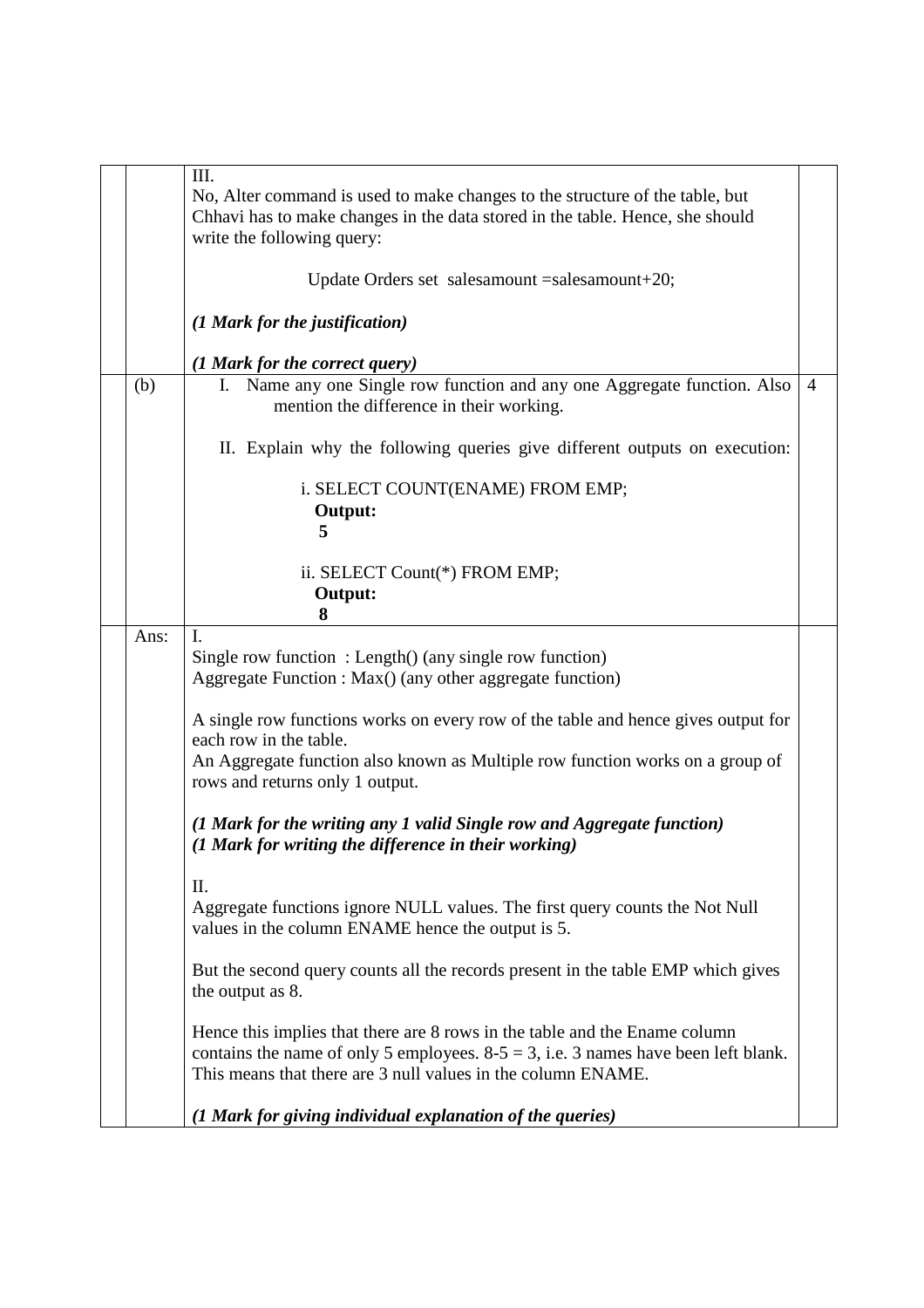|                |      | (2 Marks for giving individual explanation of the queries along with the reason<br>for difference in the output)                                                                                                                                                |                |
|----------------|------|-----------------------------------------------------------------------------------------------------------------------------------------------------------------------------------------------------------------------------------------------------------------|----------------|
|                |      | $(1/2)$ Mark for identifying the error)                                                                                                                                                                                                                         |                |
|                | (c)  | Geetanjali had created a table "Customer" in the database "Test". Immediately<br>after the successful creation of the database, she wrote the Rollback command to<br>undo the creation of the table. Did she execute rollback successfully? Explain.            | $\overline{2}$ |
|                | Ans: | A table in MYSQL is created using CREATE TABLE command which is a DDL<br>command. A DDL command cannot be rolled back hence she needs to use the<br>DROP TABLE command to remove the table.                                                                     |                |
|                |      | (2 Marks for the correct answer)                                                                                                                                                                                                                                |                |
|                |      | $(1/2$ mark only for the identification of CREATE TABLE as a DDL command)                                                                                                                                                                                       |                |
|                |      | (1/2 Mark only for suggesting the use of DROP TABLE command)                                                                                                                                                                                                    |                |
| $\overline{4}$ | (a)  | Ms. Meena is not able to understand the statement "Java is a case sensitive"<br>language". Help her in understanding the above mentioned statement by giving<br>suitable example.                                                                               | $\overline{1}$ |
|                | Ans  | Java is a case sensitive language as java distinguish between uppercase and                                                                                                                                                                                     |                |
|                |      | lowercase very strictly. For example:                                                                                                                                                                                                                           |                |
|                |      | int num1, Num1;                                                                                                                                                                                                                                                 |                |
|                |      | Although both variable have same name in the above statement but java will treat<br>them two different variables due to first character in different case.                                                                                                      |                |
|                |      | (1 Mark for correct answer)                                                                                                                                                                                                                                     |                |
|                | (b)  | Ms. Rachel is designing a frame in Netbeans in which she has used four Radio<br>Button controls. She want that only one radio button out of four should be<br>selected at a time. Which property of the Radio Button should be selected to<br>acheive the same? | $\overline{1}$ |
|                | Ans  | buttonGroup                                                                                                                                                                                                                                                     |                |
|                |      | (1 Mark for correct answer)                                                                                                                                                                                                                                     |                |
|                | (c)  | What will be displayed in jTextArea1 after the following code is executed:<br>int i;                                                                                                                                                                            | 1              |
|                |      | for(i=10;i $<50$ ;i=i+30)                                                                                                                                                                                                                                       |                |
|                |      | $i=i+15$ ;                                                                                                                                                                                                                                                      |                |
|                |      | jTextArea1.append(""+i);                                                                                                                                                                                                                                        |                |
|                |      | $jTextArea1.append("n"+i);$                                                                                                                                                                                                                                     |                |
|                | Ans  | 25                                                                                                                                                                                                                                                              |                |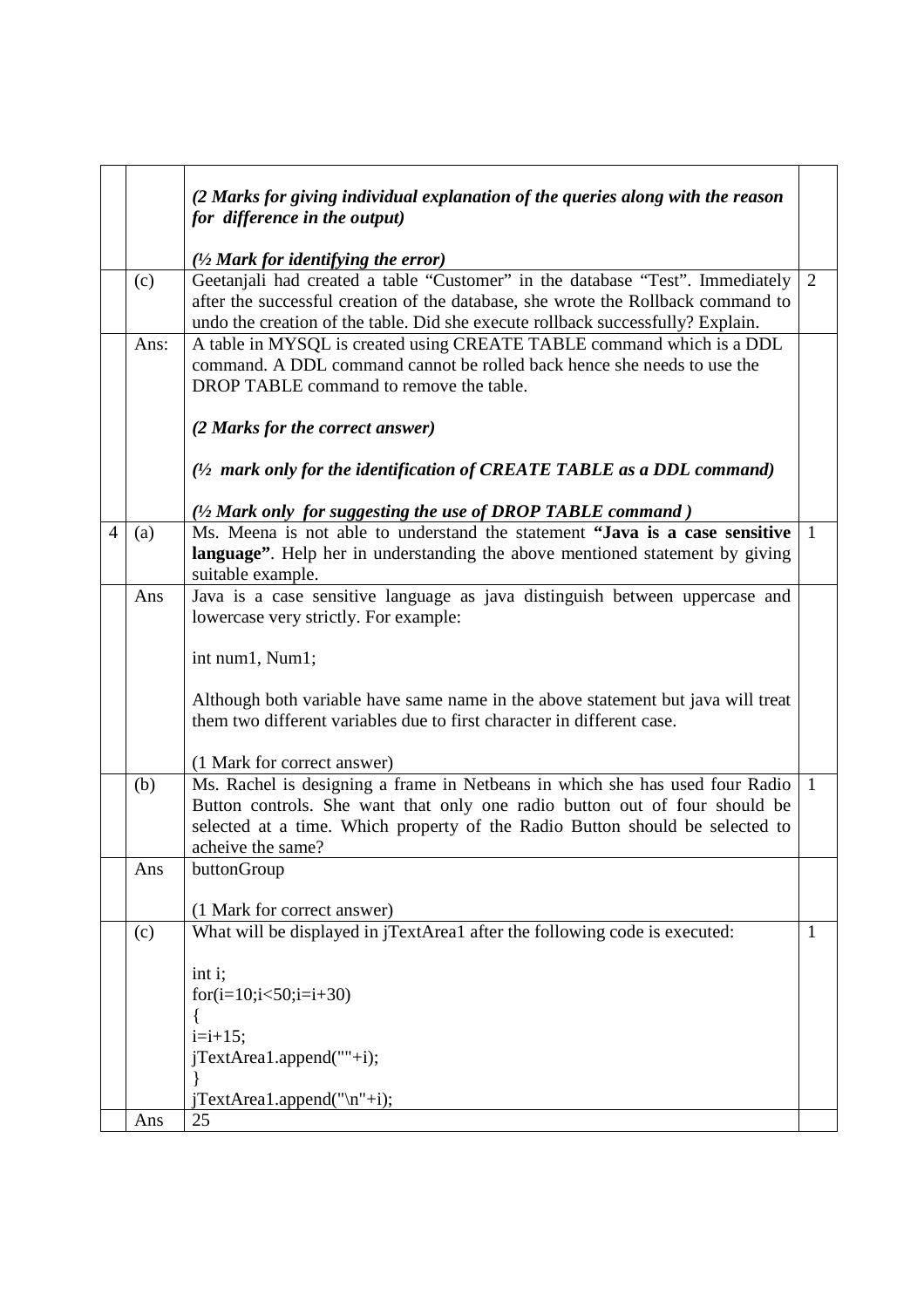|     | 55                                                                                                                                                                                                                                                                                                                                         |                |
|-----|--------------------------------------------------------------------------------------------------------------------------------------------------------------------------------------------------------------------------------------------------------------------------------------------------------------------------------------------|----------------|
|     | (½ Mark for each correct output)                                                                                                                                                                                                                                                                                                           |                |
| (d) | Do as directed :                                                                                                                                                                                                                                                                                                                           | $\overline{4}$ |
|     | I. Find the output of the following Java code snippet after execution of each java<br>statement labelled as Stmt 1, Stmt 2, Stmt 3, Stmt 4:                                                                                                                                                                                                |                |
|     | String str1="VASUDHAIVA", str2="KUTUMBAKAM";<br>$jTextArea1.append((str1.substring(0,4)));$<br>$//$ Stmt 1<br>$jTextArea1.append((str2.substring(4)))$ ;<br>$//$ Stmt 2<br>jTextArea1.setText(jTextArea1.getText()+jTextArea1.getText().length());//Stmt 3<br>jOptionPane1.showMessageDialog(null,jTextArea1.getText().length()); //Stmt 4 |                |
|     | II. Rewrite the following code using do while loop:<br>int num=Integer.parseInt(jTextField1.getText());<br>while( $num < = 40$ )                                                                                                                                                                                                           |                |
|     | jOptionPane1.showMessageDialog(null,num);<br>$num = num * 20;$<br>jOptionPane1.showMessageDialog(null,"Bye Bye");                                                                                                                                                                                                                          |                |
| Ans | I.<br><b>VASU</b><br><b>VASUMBAKAM</b><br>VASUMBAKAM10<br>12                                                                                                                                                                                                                                                                               |                |
|     | $\frac{1}{2}$ Mark for each correct output)<br>II.<br>int num=Integer.parseInt(jTextField1.getText());                                                                                                                                                                                                                                     |                |
|     | do<br>jOptionPane1.showMessageDialog(null,num);<br>$num = num * 20;$<br>$\}$ while(num $\leq$ = 40);<br>jOptionPane1.showMessageDialog(null,"Bye Bye");                                                                                                                                                                                    |                |
|     | (2 Mark for correct code in do while)                                                                                                                                                                                                                                                                                                      |                |
| (e) | The following code has error(s). Rewrite the correct code underlining all the<br>corrections made:<br>value1=1, value2=2;<br>while(value1 <value2)<br>jTextArea1.append ("\n"+value1*value2;</value2)<br>                                                                                                                                  | 2              |
|     | $value1++$                                                                                                                                                                                                                                                                                                                                 |                |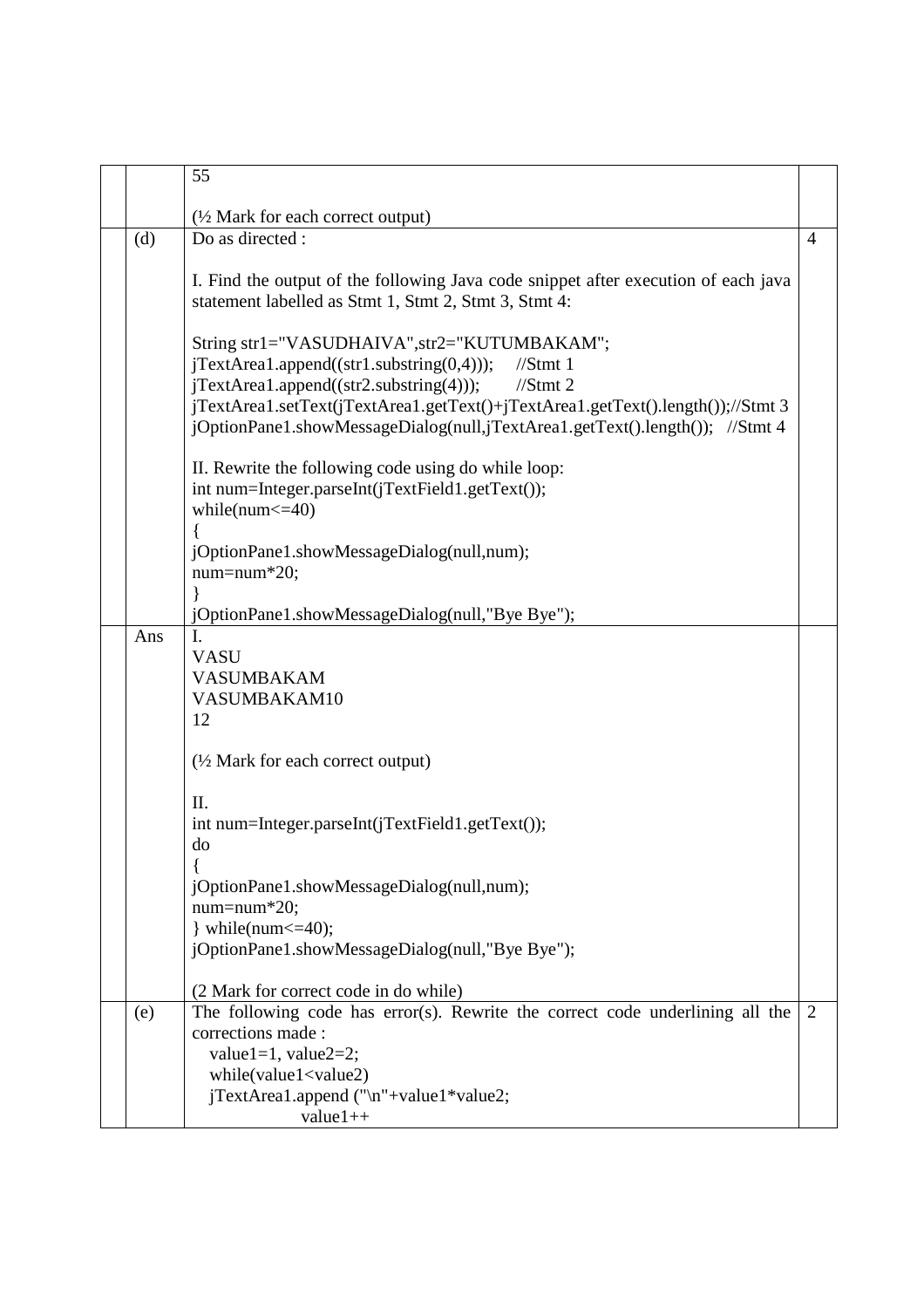| Ans | int value1=1, value2=2;<br>while(value1 <value2)<br><math>\{</math>[TextArea1.append ("\n"+value1*value2); //Correction 2 &amp; 3<br/>value<math>1++</math>;</value2)<br>                                                                                                                                                    |                                                                                                                                                                   | //Correction $1$<br>//Correction 4                                             |  |  |
|-----|------------------------------------------------------------------------------------------------------------------------------------------------------------------------------------------------------------------------------------------------------------------------------------------------------------------------------|-------------------------------------------------------------------------------------------------------------------------------------------------------------------|--------------------------------------------------------------------------------|--|--|
| (f) | $\frac{1}{2}$ Mark for each correct correction)<br>Mr. Ashish works as a programmer in "Universal Technologies Pvt. Ltd.". He has<br>designed a Library software to generate the member ship fee depending upon the<br>membership type considering discount eligibility as well. A screenshot of the<br>same is shown below: |                                                                                                                                                                   |                                                                                |  |  |
|     | 画<br>Member Name<br>Age<br>MembershipType<br>Fee<br>Discount Eligibility<br>Discount<br>Net Fee                                                                                                                                                                                                                              | Syueon Lee<br>17<br>◯ Monthly  © Quaterly ◯ Yearly<br><b>Check Fee</b><br>1000<br>Students Other<br><b>Check Discount</b><br>200<br>Calculate<br>800<br>Clear All | $\Box$<br>$\pmb{\times}$<br>Read More, Learn More<br>Reader's Paradise Library |  |  |
|     | Help him in writing the code to do the following:<br>i. After selecting appropriate Radio Button, when 'Check Fee' button is clicked,<br>fee should be displayed in the respective text field according to the following<br>criteria:                                                                                        |                                                                                                                                                                   |                                                                                |  |  |
|     | Membership Type                                                                                                                                                                                                                                                                                                              | Fee                                                                                                                                                               |                                                                                |  |  |
|     | Monthly                                                                                                                                                                                                                                                                                                                      | 500                                                                                                                                                               |                                                                                |  |  |
|     | Quarterly                                                                                                                                                                                                                                                                                                                    | 1000                                                                                                                                                              |                                                                                |  |  |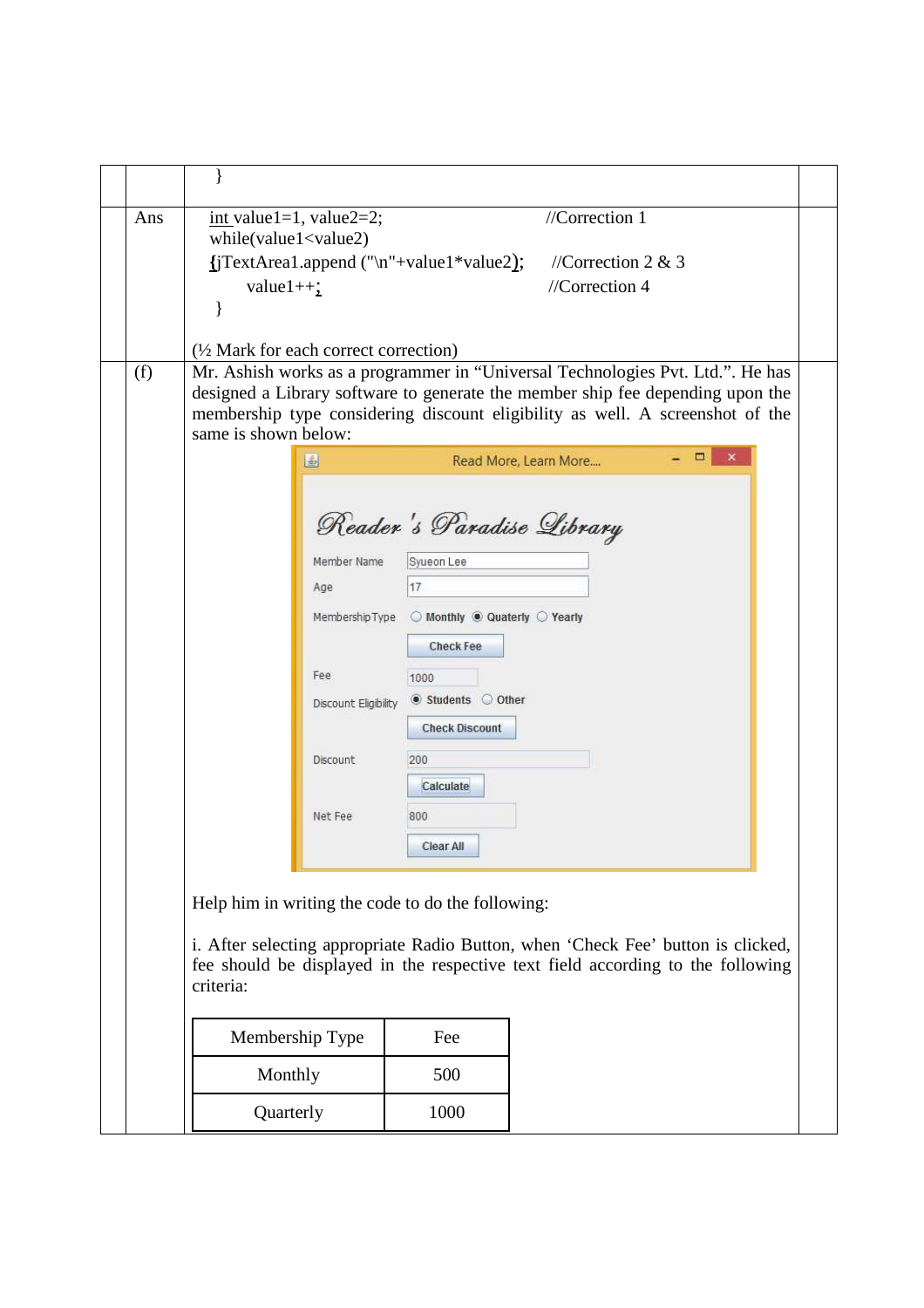|     | Yearly                                                                                                                                                                                                                                                                                                                                                                                                                                                                                                                                                                                                                                                                                                                    | 1500                       |                                                                                                                                                                 |   |  |
|-----|---------------------------------------------------------------------------------------------------------------------------------------------------------------------------------------------------------------------------------------------------------------------------------------------------------------------------------------------------------------------------------------------------------------------------------------------------------------------------------------------------------------------------------------------------------------------------------------------------------------------------------------------------------------------------------------------------------------------------|----------------------------|-----------------------------------------------------------------------------------------------------------------------------------------------------------------|---|--|
|     |                                                                                                                                                                                                                                                                                                                                                                                                                                                                                                                                                                                                                                                                                                                           |                            |                                                                                                                                                                 |   |  |
|     | according to the following criteria:                                                                                                                                                                                                                                                                                                                                                                                                                                                                                                                                                                                                                                                                                      |                            | ii. After selecting appropriate Radio Button, when 'Check Discount' button is<br>clicked, appropriate discount should be displayed in the respective text field | 6 |  |
|     | Discount Eligibility                                                                                                                                                                                                                                                                                                                                                                                                                                                                                                                                                                                                                                                                                                      | Discount                   |                                                                                                                                                                 |   |  |
|     | <b>Students</b>                                                                                                                                                                                                                                                                                                                                                                                                                                                                                                                                                                                                                                                                                                           | 200                        |                                                                                                                                                                 |   |  |
|     | Other                                                                                                                                                                                                                                                                                                                                                                                                                                                                                                                                                                                                                                                                                                                     | 100                        |                                                                                                                                                                 |   |  |
|     | displayed in the respective text field as per the given formula:                                                                                                                                                                                                                                                                                                                                                                                                                                                                                                                                                                                                                                                          | Net Fee = Fee $-$ Discount | iii. When 'Calculate' button is clicked, Net Fee should be calculated and<br>iv. When 'Clear All' button is clicked, All the text fields should be cleared.     |   |  |
| Ans | i. Code for 'Check Fee' button:<br>if (jRadioButton1.isSelected())<br>jTextField3.setText("500");<br>else if (jRadioButton2.isSelected())<br>jTextField3.setText("1000");<br>else if (jRadioButton3.isSelected())<br>jTextField3.setText("1500");<br>(2 Mark for correct code)<br>ii. Code for 'Check Discount' button<br>if(jRadioButton4.isSelected())<br>jTextField4.setText("200");<br>else if(jRadioButton5.isSelected())<br>jTextField4.setText("100");<br>(2 Mark for correct code)<br>iii. Code for 'Calculate' button<br>int fee=Integer.parseInt(jTextField3.getText());<br>int disc=Integer.parseInt(jTextField4.getText());<br>int net=fee-disc;<br>jTextField5.setText(""+net);<br>(1 Mark for correct code) |                            |                                                                                                                                                                 |   |  |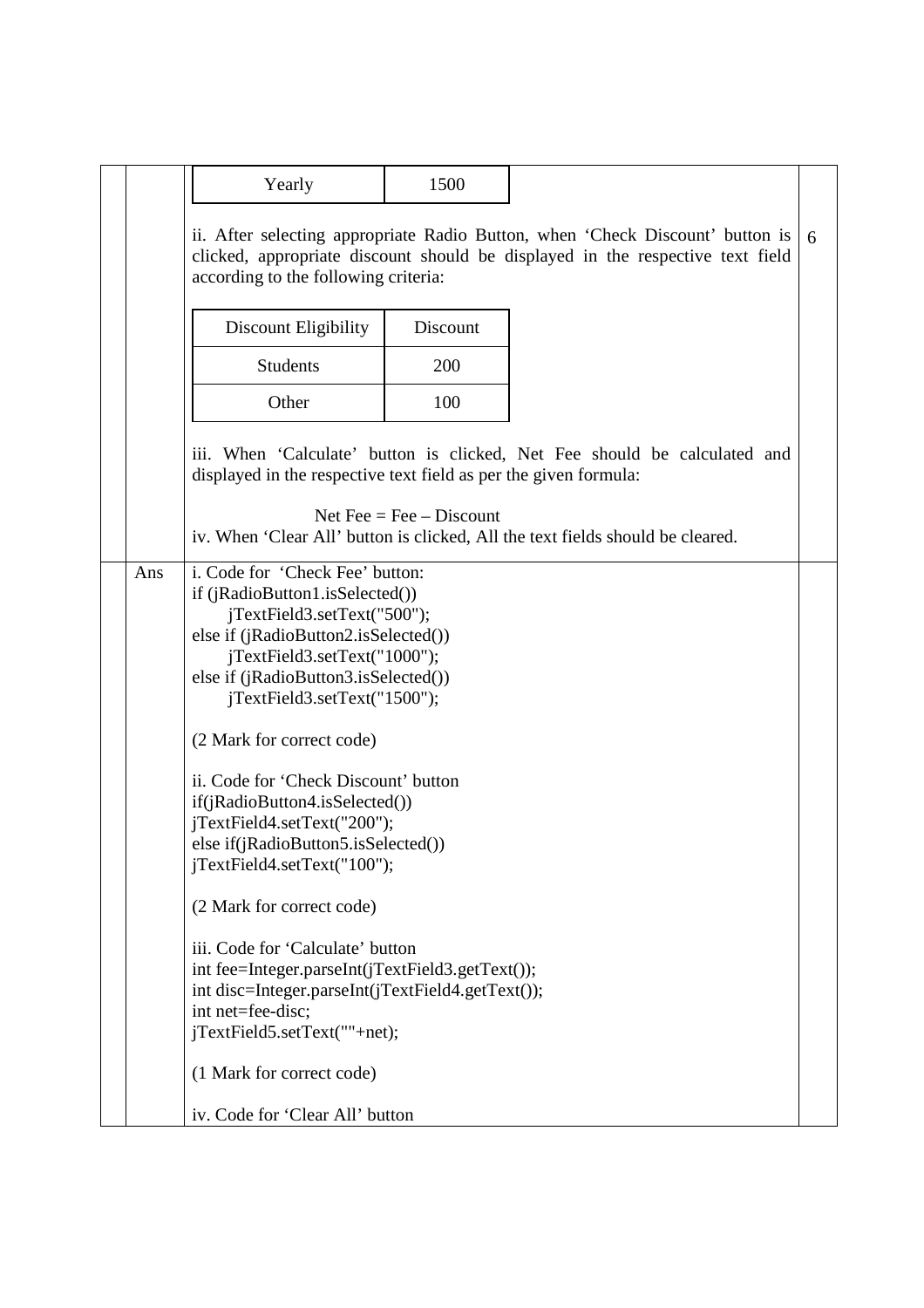|   |      | jTextField1.setText("");<br>jTextField2.setText("");<br>jTextField3.setText("");<br>jTextField4.setText("");<br>jTextField5.setText("");                                       |                                                                       |             |                                                                                |                |  |
|---|------|--------------------------------------------------------------------------------------------------------------------------------------------------------------------------------|-----------------------------------------------------------------------|-------------|--------------------------------------------------------------------------------|----------------|--|
|   |      | (1 Mark for correct code)                                                                                                                                                      |                                                                       |             |                                                                                |                |  |
| 5 | (a)  |                                                                                                                                                                                | Write the output of the following SQL queries:<br>1                   |             |                                                                                |                |  |
|   | Ans: | Output:                                                                                                                                                                        | SELECT POW(INSTR('My_Database','_'),2);                               |             |                                                                                |                |  |
|   |      | 9                                                                                                                                                                              |                                                                       |             |                                                                                |                |  |
|   |      |                                                                                                                                                                                |                                                                       |             |                                                                                |                |  |
|   |      | (1mark for the correct output)                                                                                                                                                 |                                                                       |             |                                                                                |                |  |
|   | (b)  |                                                                                                                                                                                | Is NULL and 0(zero) same?Jusify your answer.                          |             |                                                                                | 1              |  |
|   | Ans: |                                                                                                                                                                                |                                                                       |             | No, it's not the same as null means a value that is unavailable, unassigned or |                |  |
|   |      |                                                                                                                                                                                | unknown and zero is a defined value.                                  |             |                                                                                |                |  |
|   |      |                                                                                                                                                                                |                                                                       |             |                                                                                |                |  |
|   |      | (1 mark for the correct answer)                                                                                                                                                |                                                                       |             |                                                                                |                |  |
|   | (c)  |                                                                                                                                                                                | Observe the given table carefully and answer the following questions: |             |                                                                                | $\overline{2}$ |  |
|   |      |                                                                                                                                                                                |                                                                       |             |                                                                                |                |  |
|   |      | PanNo                                                                                                                                                                          | Name                                                                  | Phoneno     | Address                                                                        |                |  |
|   |      | CIZPW123A                                                                                                                                                                      | Rajesh Kumar                                                          | 9599123456  | WZ11 - Rajouri                                                                 |                |  |
|   |      |                                                                                                                                                                                |                                                                       |             | Garden, Delhi                                                                  |                |  |
|   |      | ABWQ2341B                                                                                                                                                                      | Hemant Kumar                                                          | 9812345678  | Modern                                                                         |                |  |
|   |      |                                                                                                                                                                                |                                                                       |             | Apartments,                                                                    |                |  |
|   |      | DERA9786T                                                                                                                                                                      | Naveen Sharma                                                         | 7868654235  | Pitampura, Delhi<br>CA 22, Sector 21                                           |                |  |
|   |      |                                                                                                                                                                                |                                                                       |             | Rohini, Delhi                                                                  |                |  |
|   |      | PARD3457L                                                                                                                                                                      | Sourabh Verma                                                         | 8933217645  | JD 61,                                                                         |                |  |
|   |      |                                                                                                                                                                                |                                                                       |             | Sector20, Gurgaon                                                              |                |  |
|   |      | GDTF8762P                                                                                                                                                                      | <b>Nishant Kumar</b>                                                  | <b>NULL</b> | Modern                                                                         |                |  |
|   |      |                                                                                                                                                                                |                                                                       |             | Apartments,                                                                    |                |  |
|   |      |                                                                                                                                                                                |                                                                       |             | Pitampura, Delhi                                                               |                |  |
|   |      | MERT2376G                                                                                                                                                                      | Hemant Kumar                                                          | 9811110891  | F40, Sector 19,                                                                |                |  |
|   |      |                                                                                                                                                                                |                                                                       |             | Rohini, Delhi                                                                  |                |  |
|   |      | Name the column that might have a Primary Key constraint. Justify your<br>i.<br>answer.<br>ii.<br>Name the column that might have a Unique constraint. Justify your<br>answer. |                                                                       |             |                                                                                |                |  |
|   | Ans: | 1.                                                                                                                                                                             |                                                                       |             | PanNo must be a Primary Key as it contains unique and NOT NULL                 |                |  |
|   |      | values.<br>Phoneno must have a Unique constraint as it contains non repeating values<br>2.<br>and a Unique constraint allows NULL values.                                      |                                                                       |             |                                                                                |                |  |
|   |      |                                                                                                                                                                                |                                                                       |             | (1 Mark each for correct identification of the column and the correct reason.) |                |  |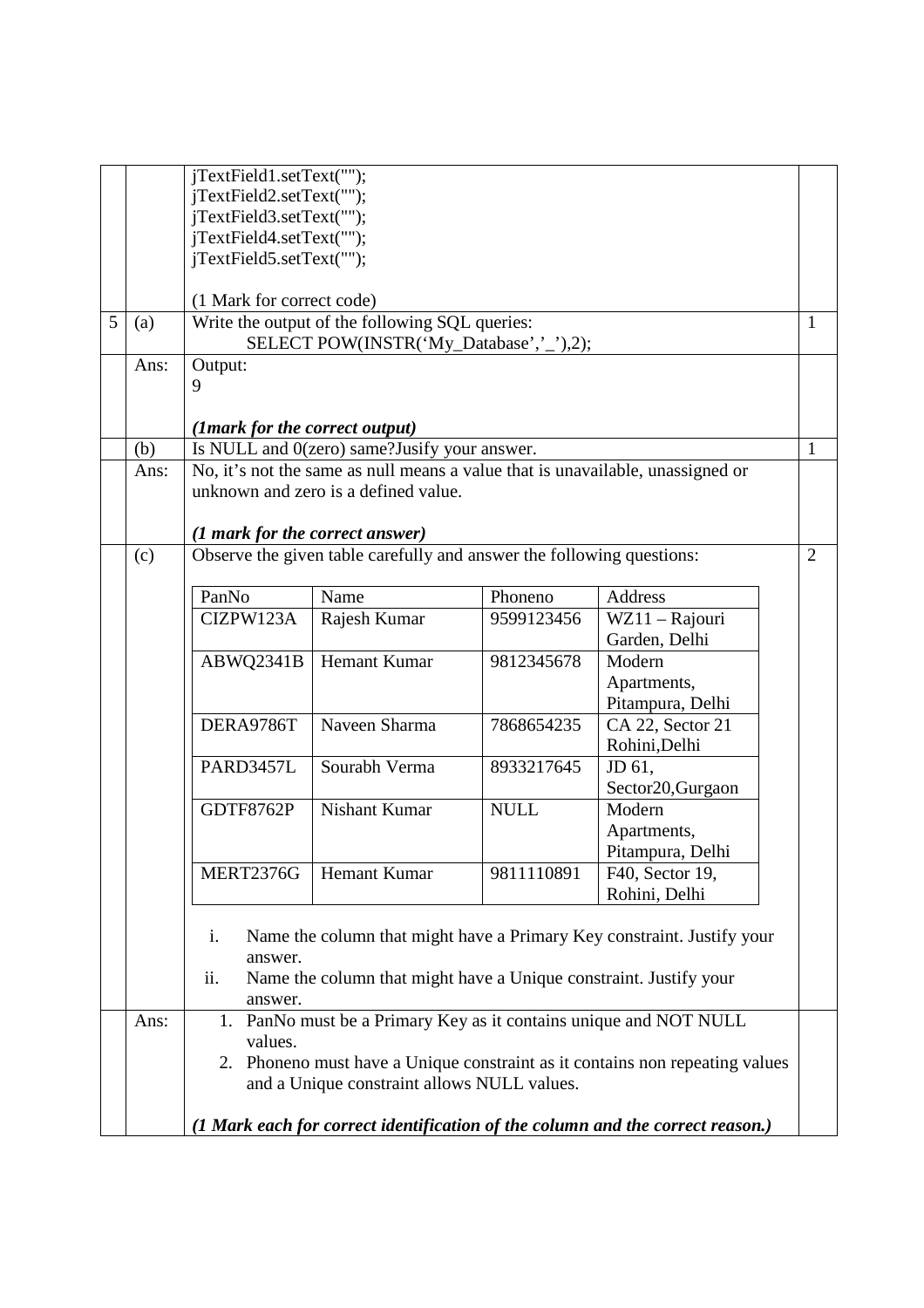|                                                                                                                                                                                                                                                                                                                                                                                    |                                                                          |                                                                                                                                                                                                                                           |      | (1 Mark for the correct identification of the columns) |        |                 |                  |  |  |  |
|------------------------------------------------------------------------------------------------------------------------------------------------------------------------------------------------------------------------------------------------------------------------------------------------------------------------------------------------------------------------------------|--------------------------------------------------------------------------|-------------------------------------------------------------------------------------------------------------------------------------------------------------------------------------------------------------------------------------------|------|--------------------------------------------------------|--------|-----------------|------------------|--|--|--|
|                                                                                                                                                                                                                                                                                                                                                                                    | (d)                                                                      | Consider the following table:                                                                                                                                                                                                             |      |                                                        |        |                 |                  |  |  |  |
|                                                                                                                                                                                                                                                                                                                                                                                    |                                                                          | Table: PharmaDB                                                                                                                                                                                                                           |      |                                                        |        |                 |                  |  |  |  |
|                                                                                                                                                                                                                                                                                                                                                                                    | <b>RxID</b><br>DrugName<br>Price<br>PharmacyLocation<br>Drug<br>Pharmacy |                                                                                                                                                                                                                                           |      |                                                        |        |                 |                  |  |  |  |
|                                                                                                                                                                                                                                                                                                                                                                                    |                                                                          |                                                                                                                                                                                                                                           | ID   |                                                        |        | Name            |                  |  |  |  |
|                                                                                                                                                                                                                                                                                                                                                                                    |                                                                          | R1000                                                                                                                                                                                                                                     | 5476 | Amlodipine                                             | 100.00 | Rx              | Pitampura, Delhi |  |  |  |
|                                                                                                                                                                                                                                                                                                                                                                                    |                                                                          | R1001                                                                                                                                                                                                                                     | 2345 | Paracetamol                                            | 15.00  | Pharmacy        | Bahadurgarh,     |  |  |  |
|                                                                                                                                                                                                                                                                                                                                                                                    |                                                                          |                                                                                                                                                                                                                                           |      |                                                        |        | Raj<br>Medicos  | Haryana          |  |  |  |
|                                                                                                                                                                                                                                                                                                                                                                                    |                                                                          | R1002                                                                                                                                                                                                                                     | 1236 | Nebistar                                               | 60.00  | MyChemi         | Rajouri Garden,  |  |  |  |
|                                                                                                                                                                                                                                                                                                                                                                                    |                                                                          |                                                                                                                                                                                                                                           |      |                                                        |        | st              | Delhi            |  |  |  |
|                                                                                                                                                                                                                                                                                                                                                                                    |                                                                          | R1003                                                                                                                                                                                                                                     | 6512 | <b>VitaPlus</b>                                        | 150.00 | MyChemi<br>st   | Gurgaon, Haryana |  |  |  |
|                                                                                                                                                                                                                                                                                                                                                                                    |                                                                          | R1004                                                                                                                                                                                                                                     | 5631 | Levocitrezine                                          | 110.00 | <b>RxPharma</b> | South            |  |  |  |
|                                                                                                                                                                                                                                                                                                                                                                                    |                                                                          |                                                                                                                                                                                                                                           |      |                                                        |        | cy              | Extension, Delhi |  |  |  |
| Write commands in SQL for (i) to (iv):<br>To increase the price of "Amlodipine" by 50.<br>i.<br>To display all those medicines whose price is in the range 100 to 150.<br>ii.<br>iii. To display the Maximum price offered by pharmacy located in<br>"Gurgaon"<br>iv. To display the Drug ID, DrugName and Pharmacy Name of all the<br>records in descending order of their price. |                                                                          |                                                                                                                                                                                                                                           |      |                                                        |        |                 |                  |  |  |  |
|                                                                                                                                                                                                                                                                                                                                                                                    | Ans:                                                                     | Update PharmaDB set price = $price+50$ where DrugName =<br>i.<br>"Amlodipine";<br>$(1/2$ Mark for correct usage of update)<br>$(1/2)$ Mark for correct condition )                                                                        |      |                                                        |        |                 |                  |  |  |  |
|                                                                                                                                                                                                                                                                                                                                                                                    |                                                                          | ii. Select * from PharmaDB where price between 100 and 150;<br>$\frac{1}{2}$ Mark for correct use of Select)<br>$(1/2)$ Mark for correct condition )<br>iii. Select Max (Price) from PharmaDB where Pharmacy Location<br>like"%Gurgaon%"; |      |                                                        |        |                 |                  |  |  |  |
|                                                                                                                                                                                                                                                                                                                                                                                    |                                                                          |                                                                                                                                                                                                                                           |      |                                                        |        |                 |                  |  |  |  |
|                                                                                                                                                                                                                                                                                                                                                                                    |                                                                          |                                                                                                                                                                                                                                           |      |                                                        |        |                 |                  |  |  |  |
|                                                                                                                                                                                                                                                                                                                                                                                    |                                                                          | $(1/2)$ Mark for correct Select statement)                                                                                                                                                                                                |      |                                                        |        |                 |                  |  |  |  |
|                                                                                                                                                                                                                                                                                                                                                                                    |                                                                          | $(1/2)$ Mark for correct condition)<br>iv. Select Drug ID, DrugName, Pharmacy Name from PharmaDB order by<br>Price desc:                                                                                                                  |      |                                                        |        |                 |                  |  |  |  |
|                                                                                                                                                                                                                                                                                                                                                                                    |                                                                          |                                                                                                                                                                                                                                           |      |                                                        |        |                 |                  |  |  |  |
|                                                                                                                                                                                                                                                                                                                                                                                    |                                                                          |                                                                                                                                                                                                                                           |      | $(1/2$ Mark for correct use of Select)                 |        |                 |                  |  |  |  |
|                                                                                                                                                                                                                                                                                                                                                                                    |                                                                          | $\frac{1}{2}$ Mark for order by )                                                                                                                                                                                                         |      |                                                        |        |                 |                  |  |  |  |
|                                                                                                                                                                                                                                                                                                                                                                                    | (e)                                                                      | On the basis of the Table Pharma , write the output(s) produced by executing the<br>$\overline{2}$                                                                                                                                        |      |                                                        |        |                 |                  |  |  |  |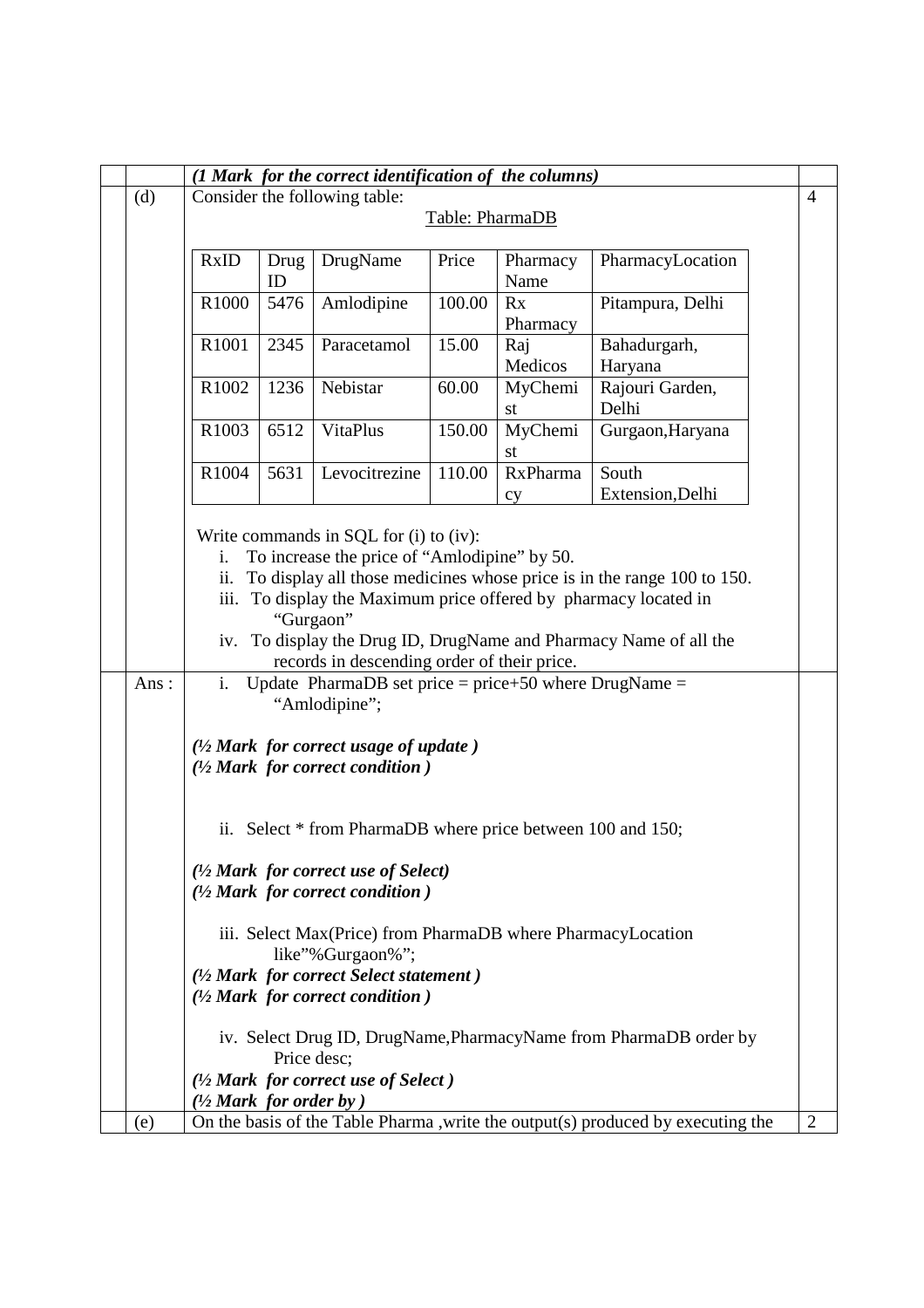|   |             | following queries:<br>SELECT RxID, DrugName, Price from PharmaDB where PharmacyName<br>$\mathbf{i}$ .<br>IN ("Rx Parmacy", "Raj Medicos");<br>ii. SELECT PharmacyName, COUNT(*) FROM PharmaDB GROUP BY<br>PHARMACY NAME                                                                                                                                                                                                                                                                            |                                                                                                                            |                               |                                       |                         |                |  |
|---|-------------|----------------------------------------------------------------------------------------------------------------------------------------------------------------------------------------------------------------------------------------------------------------------------------------------------------------------------------------------------------------------------------------------------------------------------------------------------------------------------------------------------|----------------------------------------------------------------------------------------------------------------------------|-------------------------------|---------------------------------------|-------------------------|----------------|--|
|   | Ans         | i.<br><b>RxID</b><br>Price<br>DrugName<br>R1000<br>Amlodipine<br>100.00<br>R1001<br>Paracetamol<br>15.00<br>Levocitrezine<br>R <sub>1004</sub><br>110.00<br>(1 mark for the correct output)<br>ii. Pharmacy Name<br>$COUNT(*)$<br>Rx Pharmacy<br>2<br>Raj Medicos<br>$\overline{2}$<br>My Chemist                                                                                                                                                                                                  |                                                                                                                            |                               |                                       |                         |                |  |
| 6 | (a)         | (1 mark for the correct output)<br>Field name<br>J_Code<br>J_Description<br>J_Chg_Hr<br>J_Lastupdate                                                                                                                                                                                                                                                                                                                                                                                               | Write SQL query to create a table "Job" with the following structure:<br>Datatype<br>Integer<br>Varchar<br>Integer<br>Date | Table: Job<br>Size<br>3<br>25 | Constraint<br>Primary Key<br>Not Null |                         | $\overline{2}$ |  |
|   | Ans:<br>(b) | Create table Job<br>Integer $(3)$ Primary Key,<br>$(J_{\text{1}}\text{Code})$<br>J_Description Varchar(25) Not Null,<br>J Chg Hr<br>Integer,<br>J_Lastupdate Date);<br>$\frac{1}{2}$ Mark for create table statement)<br>$(1/2)$ Mark for all the fieldnames with datatypes $)$<br>$(1/2)$ Mark for correct placement of Primary key constraint)<br>(1/2 Mark for correct placement of Not null constraint)<br>Consider the tables given below which are linked with each other and maintains<br>6 |                                                                                                                            |                               |                                       |                         |                |  |
|   |             | referential integrity:                                                                                                                                                                                                                                                                                                                                                                                                                                                                             |                                                                                                                            | Table: SAP                    |                                       |                         |                |  |
|   |             | <b>SAPID</b>                                                                                                                                                                                                                                                                                                                                                                                                                                                                                       | ItemCode                                                                                                                   | ItemName                      |                                       | ItemStorage<br>Location |                |  |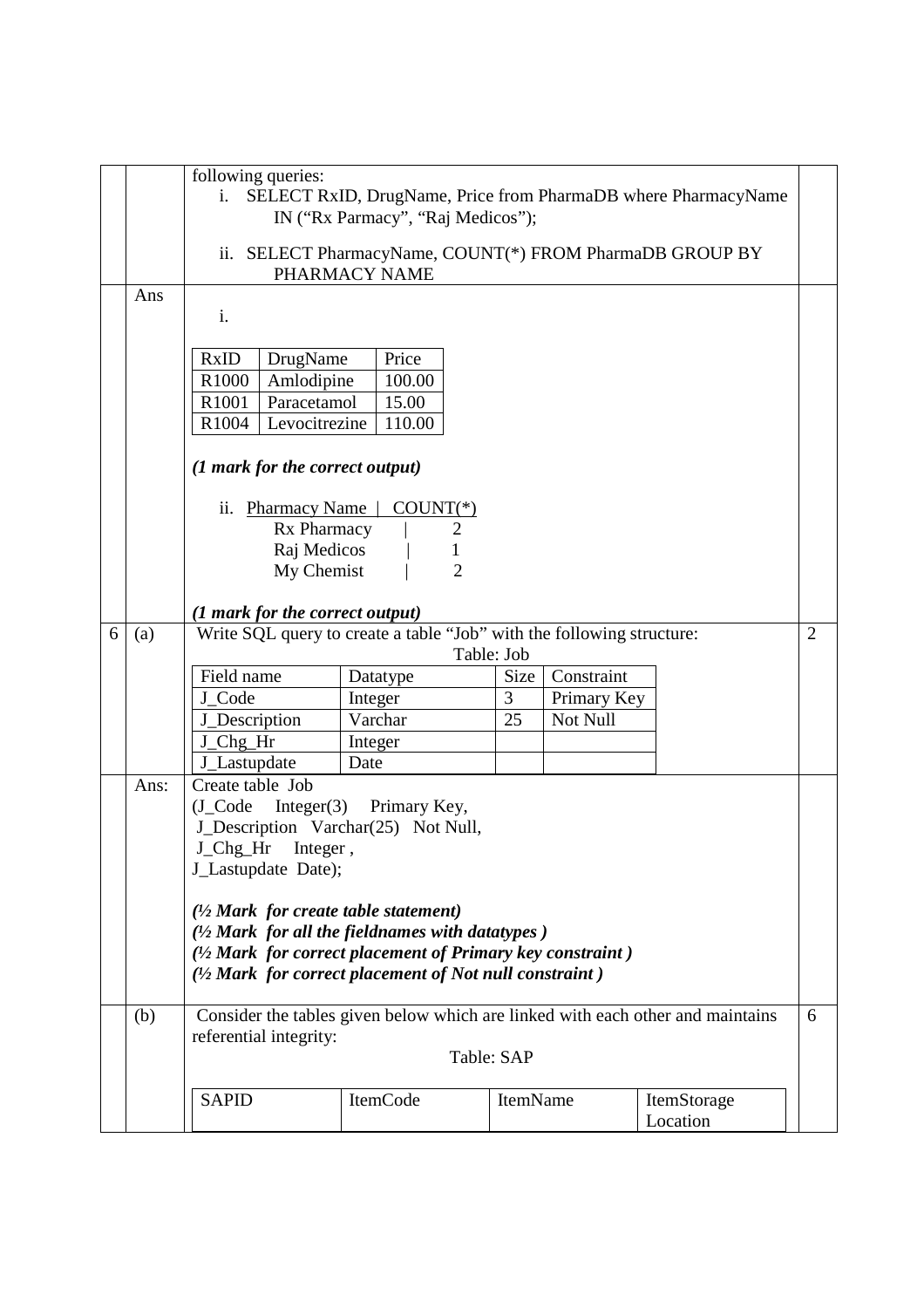|                   |                                                                |                                                                  |        | Inverter                                                                                                                                                            |                                                                                                                                                                                                    |                                                                                                                                                                                                                                                                                                                                                                                   |  |  |  |
|-------------------|----------------------------------------------------------------|------------------------------------------------------------------|--------|---------------------------------------------------------------------------------------------------------------------------------------------------------------------|----------------------------------------------------------------------------------------------------------------------------------------------------------------------------------------------------|-----------------------------------------------------------------------------------------------------------------------------------------------------------------------------------------------------------------------------------------------------------------------------------------------------------------------------------------------------------------------------------|--|--|--|
|                   | S1005                                                          |                                                                  |        | Genset                                                                                                                                                              | W22-B15-R16                                                                                                                                                                                        |                                                                                                                                                                                                                                                                                                                                                                                   |  |  |  |
|                   |                                                                |                                                                  |        |                                                                                                                                                                     |                                                                                                                                                                                                    |                                                                                                                                                                                                                                                                                                                                                                                   |  |  |  |
|                   | Table: Store                                                   |                                                                  |        |                                                                                                                                                                     |                                                                                                                                                                                                    |                                                                                                                                                                                                                                                                                                                                                                                   |  |  |  |
|                   | StoreID                                                        |                                                                  |        | StoreLocation                                                                                                                                                       | ReceivedDate                                                                                                                                                                                       |                                                                                                                                                                                                                                                                                                                                                                                   |  |  |  |
|                   | 1201                                                           |                                                                  |        | Hauz Khas                                                                                                                                                           | 2016/05/20                                                                                                                                                                                         |                                                                                                                                                                                                                                                                                                                                                                                   |  |  |  |
|                   | 1202                                                           |                                                                  |        | Rajouri Garden                                                                                                                                                      | 2016/06/14                                                                                                                                                                                         |                                                                                                                                                                                                                                                                                                                                                                                   |  |  |  |
|                   | 1203                                                           |                                                                  |        | Rohini                                                                                                                                                              | 2016/05/06                                                                                                                                                                                         |                                                                                                                                                                                                                                                                                                                                                                                   |  |  |  |
|                   |                                                                |                                                                  |        | Hauz Khaas                                                                                                                                                          |                                                                                                                                                                                                    |                                                                                                                                                                                                                                                                                                                                                                                   |  |  |  |
|                   |                                                                |                                                                  |        |                                                                                                                                                                     |                                                                                                                                                                                                    |                                                                                                                                                                                                                                                                                                                                                                                   |  |  |  |
|                   |                                                                |                                                                  |        |                                                                                                                                                                     |                                                                                                                                                                                                    |                                                                                                                                                                                                                                                                                                                                                                                   |  |  |  |
|                   |                                                                |                                                                  |        |                                                                                                                                                                     |                                                                                                                                                                                                    |                                                                                                                                                                                                                                                                                                                                                                                   |  |  |  |
|                   |                                                                |                                                                  |        |                                                                                                                                                                     |                                                                                                                                                                                                    |                                                                                                                                                                                                                                                                                                                                                                                   |  |  |  |
|                   |                                                                |                                                                  |        |                                                                                                                                                                     |                                                                                                                                                                                                    |                                                                                                                                                                                                                                                                                                                                                                                   |  |  |  |
| $\mathbf{i}$ .    |                                                                |                                                                  |        |                                                                                                                                                                     |                                                                                                                                                                                                    |                                                                                                                                                                                                                                                                                                                                                                                   |  |  |  |
| Ans:              |                                                                |                                                                  |        |                                                                                                                                                                     |                                                                                                                                                                                                    |                                                                                                                                                                                                                                                                                                                                                                                   |  |  |  |
|                   |                                                                |                                                                  |        |                                                                                                                                                                     |                                                                                                                                                                                                    |                                                                                                                                                                                                                                                                                                                                                                                   |  |  |  |
|                   |                                                                |                                                                  |        |                                                                                                                                                                     |                                                                                                                                                                                                    |                                                                                                                                                                                                                                                                                                                                                                                   |  |  |  |
|                   |                                                                |                                                                  |        |                                                                                                                                                                     |                                                                                                                                                                                                    |                                                                                                                                                                                                                                                                                                                                                                                   |  |  |  |
|                   |                                                                |                                                                  |        |                                                                                                                                                                     |                                                                                                                                                                                                    |                                                                                                                                                                                                                                                                                                                                                                                   |  |  |  |
|                   | (1/2 Mark for correct From statement)                          |                                                                  |        |                                                                                                                                                                     |                                                                                                                                                                                                    |                                                                                                                                                                                                                                                                                                                                                                                   |  |  |  |
|                   | (1 Mark for the correct condition)                             |                                                                  |        |                                                                                                                                                                     |                                                                                                                                                                                                    |                                                                                                                                                                                                                                                                                                                                                                                   |  |  |  |
| $\overline{ii}$ . |                                                                |                                                                  |        |                                                                                                                                                                     |                                                                                                                                                                                                    |                                                                                                                                                                                                                                                                                                                                                                                   |  |  |  |
|                   | Received date is after $2nd$ May 2016.                         |                                                                  |        |                                                                                                                                                                     |                                                                                                                                                                                                    |                                                                                                                                                                                                                                                                                                                                                                                   |  |  |  |
| Ans:              | Select sa.SAPID, ItemName, ItemStorageLocation                 |                                                                  |        |                                                                                                                                                                     |                                                                                                                                                                                                    |                                                                                                                                                                                                                                                                                                                                                                                   |  |  |  |
|                   | From SAP sa, Store st                                          |                                                                  |        |                                                                                                                                                                     |                                                                                                                                                                                                    |                                                                                                                                                                                                                                                                                                                                                                                   |  |  |  |
|                   | Where sa.ItemCode=st.ItemCode and Receiveddate >"2016/05/02";  |                                                                  |        |                                                                                                                                                                     |                                                                                                                                                                                                    |                                                                                                                                                                                                                                                                                                                                                                                   |  |  |  |
|                   |                                                                |                                                                  |        |                                                                                                                                                                     |                                                                                                                                                                                                    |                                                                                                                                                                                                                                                                                                                                                                                   |  |  |  |
|                   | $\frac{1}{2}$ Mark for correct usage of Select)                |                                                                  |        |                                                                                                                                                                     |                                                                                                                                                                                                    |                                                                                                                                                                                                                                                                                                                                                                                   |  |  |  |
|                   | $(1/2)$ Mark for correct From statement)                       |                                                                  |        |                                                                                                                                                                     |                                                                                                                                                                                                    |                                                                                                                                                                                                                                                                                                                                                                                   |  |  |  |
|                   | $\frac{1}{2}$ Mark for the correct join condition)             |                                                                  |        |                                                                                                                                                                     |                                                                                                                                                                                                    |                                                                                                                                                                                                                                                                                                                                                                                   |  |  |  |
|                   | (1/2 Mark for the correct condition on Receiveddate)           |                                                                  |        |                                                                                                                                                                     |                                                                                                                                                                                                    |                                                                                                                                                                                                                                                                                                                                                                                   |  |  |  |
|                   | SELECT sa.SAPID, ItemName, STOREID FROM SAP sa, Store st WHERE |                                                                  |        |                                                                                                                                                                     |                                                                                                                                                                                                    |                                                                                                                                                                                                                                                                                                                                                                                   |  |  |  |
|                   |                                                                |                                                                  |        |                                                                                                                                                                     |                                                                                                                                                                                                    |                                                                                                                                                                                                                                                                                                                                                                                   |  |  |  |
|                   |                                                                |                                                                  |        |                                                                                                                                                                     |                                                                                                                                                                                                    |                                                                                                                                                                                                                                                                                                                                                                                   |  |  |  |
|                   |                                                                | me                                                               |        |                                                                                                                                                                     |                                                                                                                                                                                                    |                                                                                                                                                                                                                                                                                                                                                                                   |  |  |  |
|                   |                                                                |                                                                  |        |                                                                                                                                                                     |                                                                                                                                                                                                    |                                                                                                                                                                                                                                                                                                                                                                                   |  |  |  |
|                   | S1001                                                          | Receiver                                                         | 1201   |                                                                                                                                                                     |                                                                                                                                                                                                    |                                                                                                                                                                                                                                                                                                                                                                                   |  |  |  |
|                   |                                                                |                                                                  |        |                                                                                                                                                                     |                                                                                                                                                                                                    |                                                                                                                                                                                                                                                                                                                                                                                   |  |  |  |
|                   | S1004                                                          | Inverter                                                         | 1204   |                                                                                                                                                                     |                                                                                                                                                                                                    |                                                                                                                                                                                                                                                                                                                                                                                   |  |  |  |
|                   |                                                                |                                                                  |        |                                                                                                                                                                     |                                                                                                                                                                                                    |                                                                                                                                                                                                                                                                                                                                                                                   |  |  |  |
|                   | iii.<br>Ans:                                                   | S1001<br>S1002<br>S1003<br>S1004<br>1204<br>1205<br><b>SAPID</b> | ItemNa | 1001<br>1002<br>1003<br>1004<br>1005<br><b>Item Code</b><br>1001<br>1002<br>1003<br>1004<br>1005<br>and output for (iii) below:<br>From SAP sa, Store st<br>StoreID | Receiver<br>Transponder<br><b>Battery Bank</b><br>Rajendra Place<br>Select SAP.ItemCode,ItemName, ReceivedDate<br>Where sa.ItemCode=st.ItemCode<br>$\frac{1}{2}$ Mark for correct usage of Select) | W12-B3-R24<br>W13-B7-R87<br>W21-B1-R87<br>W21-B11-R2<br>2016/07/15<br>2016/05/27<br>With reference to the above given tables, write commands in SQL for (i) and (ii)<br>To display the ItemCode, ItemName and ReceivedDate of all the items.<br>To display SAPID, ItemName, ItemStorageLocation of all the items whose<br>sa.ItemCode=st.ItemCode AND StoreLocation = "Hauz Khas" |  |  |  |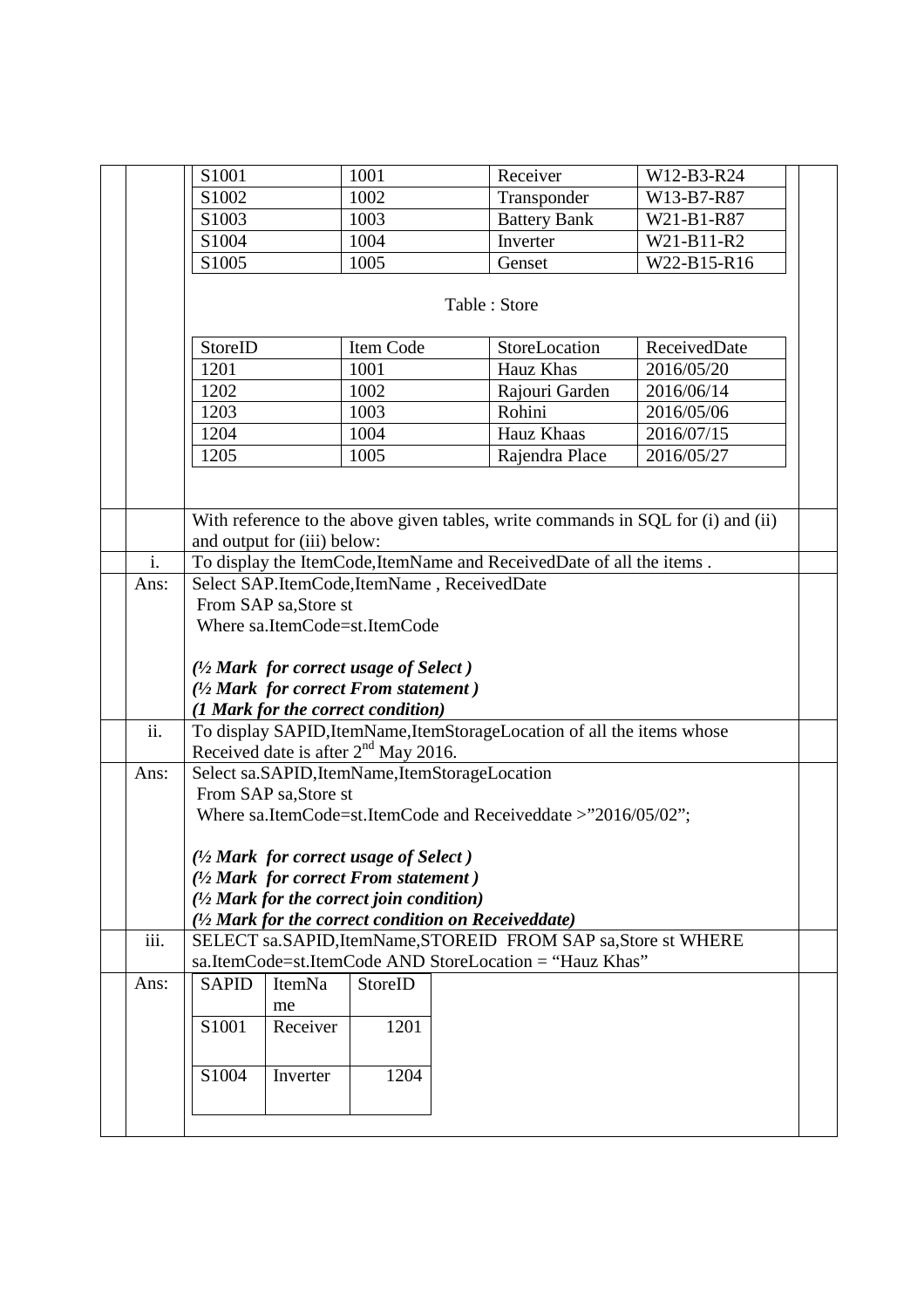|   |      | (1 Mark for each row)                                                                     |              |  |  |  |  |  |
|---|------|-------------------------------------------------------------------------------------------|--------------|--|--|--|--|--|
|   | (c)  | What will be the degree and cardinality of the cartesian product formed while<br>1        |              |  |  |  |  |  |
|   |      | combining both the above given tables 'SAP' and 'Store'?                                  |              |  |  |  |  |  |
|   | Ans: | Degree: 8                                                                                 |              |  |  |  |  |  |
|   |      | Cardinality: 25                                                                           |              |  |  |  |  |  |
|   |      |                                                                                           |              |  |  |  |  |  |
|   |      | $(1/2$ mark for each correct answer)                                                      |              |  |  |  |  |  |
|   | (d)  | Sangeeta is not able to add a new record in the table 'Store' through the following       | $\mathbf{1}$ |  |  |  |  |  |
|   |      | query:                                                                                    |              |  |  |  |  |  |
|   |      | Insert into store values (1206,1006, Karol Bagh', '2016/07/25');                          |              |  |  |  |  |  |
|   |      | Identify the error if there is any.                                                       |              |  |  |  |  |  |
|   | Ans: | As referential integrity is being maintained in between both the tables, ItemCode         |              |  |  |  |  |  |
|   |      | 1006 cannot be inserted in the table store as there is no corresponding matching          |              |  |  |  |  |  |
|   |      | entry in the table SAP.                                                                   |              |  |  |  |  |  |
|   |      |                                                                                           |              |  |  |  |  |  |
|   |      | (1 Mark for correct error finding)                                                        |              |  |  |  |  |  |
| 7 | (a)  | Observe the given domains carefully and identify the category it belongs out of e-        | $\mathbf{1}$ |  |  |  |  |  |
|   |      | Governance/e-Business/e-Learning:<br>AMAZON: www.amazon.in                                |              |  |  |  |  |  |
|   |      | i.                                                                                        |              |  |  |  |  |  |
|   | Ans: | ii. PMO(Prime Minister's office): www.pmo.gov.in                                          |              |  |  |  |  |  |
|   |      | e-Business<br>$i$ .                                                                       |              |  |  |  |  |  |
|   |      | ii. e-Governance                                                                          |              |  |  |  |  |  |
|   |      | $(1/2)$ Mark each for correct answer $)$                                                  |              |  |  |  |  |  |
|   | (b)  | Mention any one social and economic benefit of ICT.<br>$\overline{2}$                     |              |  |  |  |  |  |
|   | Ans: | Social Benefit:                                                                           |              |  |  |  |  |  |
|   |      | Social networking sites help people to stay in touch with their near and<br>i.            |              |  |  |  |  |  |
|   |      | dear ones.                                                                                |              |  |  |  |  |  |
|   |      | Economic Benefit:                                                                         |              |  |  |  |  |  |
|   |      | It helps economy grow at faster rate as it provides transparency in the<br>i.             |              |  |  |  |  |  |
|   |      | process and increases accountability.                                                     |              |  |  |  |  |  |
|   |      |                                                                                           |              |  |  |  |  |  |
|   |      | (1 Mark each for correct Social and Economic Benefit)                                     |              |  |  |  |  |  |
|   | (c)  | Ms. Rachna, works as a programmer in 'Plan My Trip' travel company. She<br>$\overline{2}$ |              |  |  |  |  |  |
|   |      | wishes to design a Flight booking page. Help her in choosing appropriate controls         |              |  |  |  |  |  |
|   |      | for the specified task from Text field, Label, Radio button, Check box, List box,         |              |  |  |  |  |  |
|   |      | Combo box, Button and write in the third column.                                          |              |  |  |  |  |  |
|   |      | S. No.<br>Control used to<br>Control                                                      |              |  |  |  |  |  |
|   |      | Traveler's Name<br>1                                                                      |              |  |  |  |  |  |
|   |      | $\overline{2}$<br>Source City/Destination City                                            |              |  |  |  |  |  |
|   |      | 3<br>Trip Type (One Way Trip /<br>Round Trip / Multi City or<br>Stop Over)                |              |  |  |  |  |  |